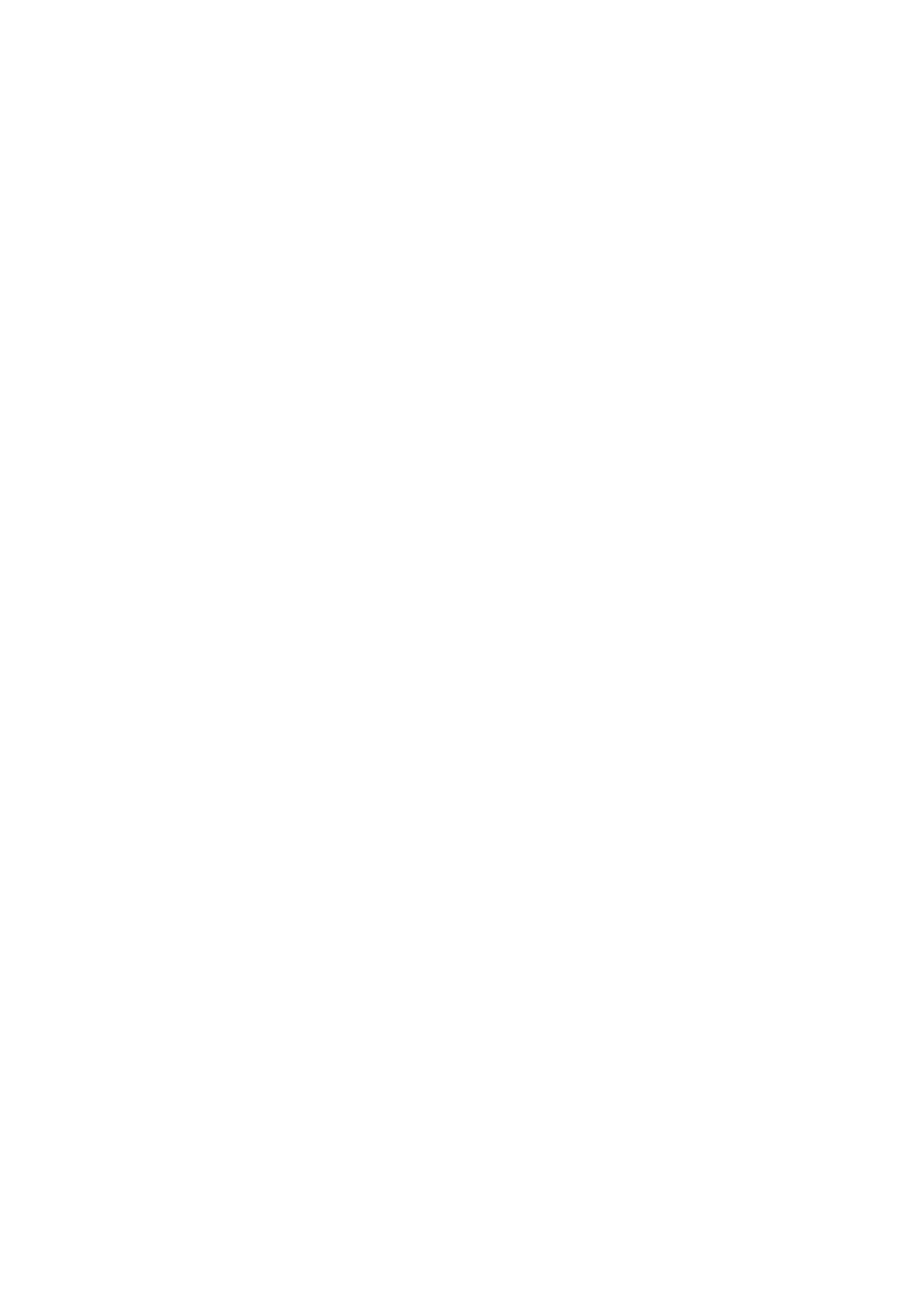*I certify that this PUBLIC BILL, which originated in the LEGISLATIVE ASSEMBLY, has finally passed the LEGISLATIVE COUNCIL and the LEGISLATIVE ASSEMBLY of NEW SOUTH WALES.*

> *Clerk of the Legislative Assembly. Legislative Assembly, Sydney, , 2003*



New South Wales

# **State Revenue Legislation Further Amendment Bill 2003**

Act No , 2003

An Act to make miscellaneous amendments to certain State revenue legislation; and for other purposes.

*I have examined this Bill, and find it to correspond in all respects with the Bill as finally passed by both Houses.*

*Chairman of Committees of the Legislative Assembly.*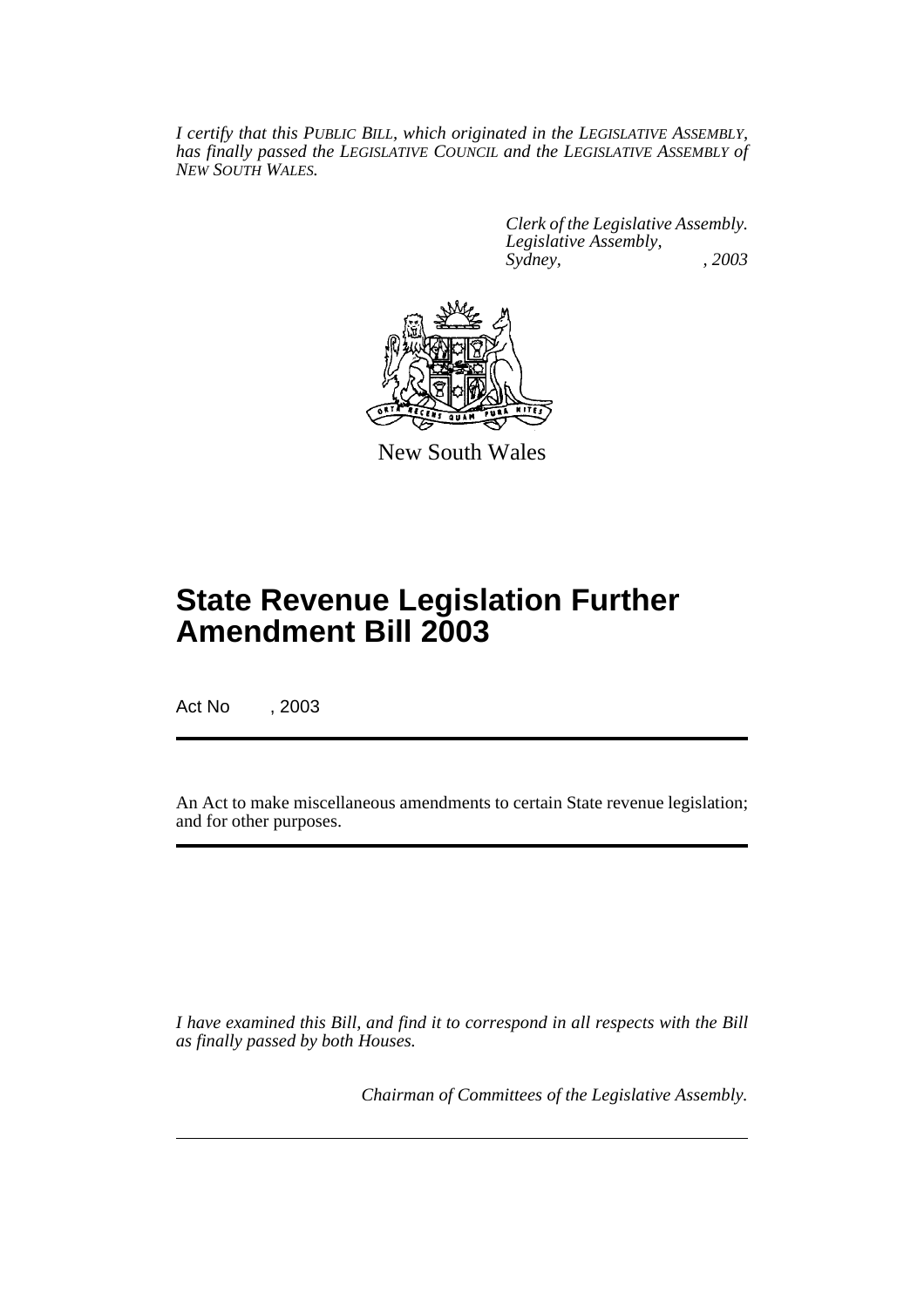#### **The Legislature of New South Wales enacts:**

#### **1 Name of Act**

This Act is the *State Revenue Legislation Further Amendment Act 2003*.

#### **2 Commencement**

- (1) This Act commences on the date of assent, except as otherwise provided by this section.
- (2) The following provisions commence, or are taken to have commenced, on the dates indicated:

Schedule 1 (except Schedule 1 [20], [21], [22] and [26])—1 January 2004

Schedule 1 [20], [21], [22] and [26]—1 January 2003

Schedule 2—1 October 2003

Schedule 4—31 December 2003

Schedule 5 [1], [3] and [5]—1 January 2004

Schedule 6—1 January 2004

Schedule 7—1 January 2004

### **3 Amendment of Acts**

The Acts specified in Schedules 1–7 are amended as set out in those Schedules.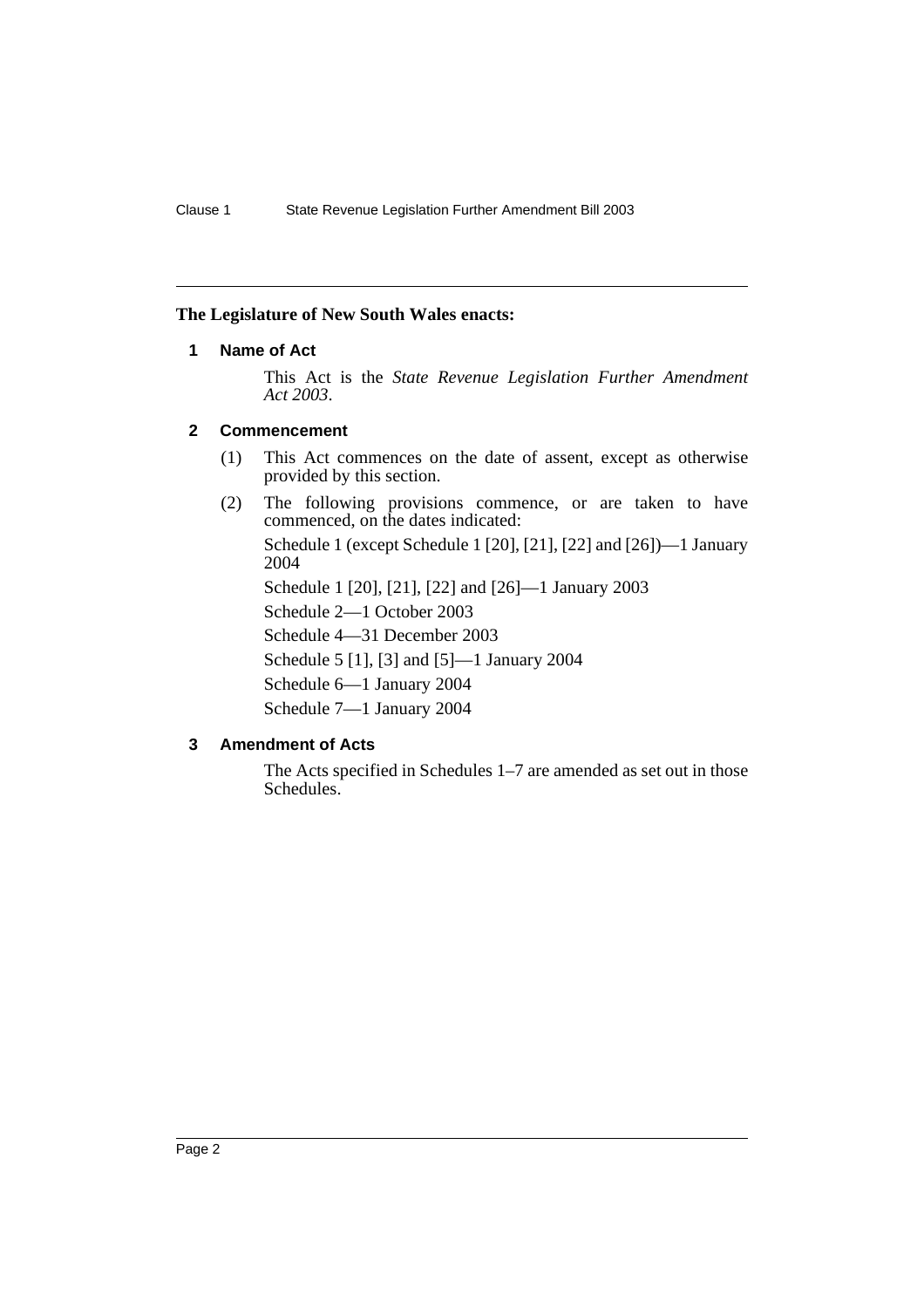Amendment of Duties Act 1997 New York 1997 New York 1997 New York 1997

## **Schedule 1 Amendment of Duties Act 1997**

(Section 3)

#### **[1] Section 8 Imposition of duty on certain transactions concerning dutiable property**

Omit "a court order," from section 8 (1) (b) (v).

Insert instead "an order of a court of this or another jurisdiction, whether inside or outside Australia,".

#### **[2] Section 8 (1) (b) (vii)**

Insert after section 8 (1) (b) (vi):

(vii) a vesting of land in New South Wales by, or expressly authorised by, statute law of this or another jurisdiction, whether inside or outside Australia.

#### **[3] Section 8A**

Insert after section 8:

#### **8A Vesting of land in New South Wales by statute law**

- (1) Without limiting section 8 (1) (b) (vii), land in New South Wales is vested under statute law if the law vests the land in an entity that the law states is the successor in law of, continuation of or same entity as, the entity in which the land was previously vested.
- (2) However, land in New South Wales is not vested under statute law on the registration of a company under Part 5B.1 of Chapter 5B of the *Corporations Act 2001* of the Commonwealth.
- (3) The merger of a corporation (*company A*) with and into another corporation (*company B*) in circumstances where neither subsection (4) nor subsection (5) applies is taken to be a vesting of the land in New South Wales of company A in company B by statute law.
- (4) A merger of corporations (the *merging corporations*) in circumstances where another corporation (*company C*) results as a consequence of the merger is taken to be a vesting of the land in New South Wales of the merging corporations in company C by statute law.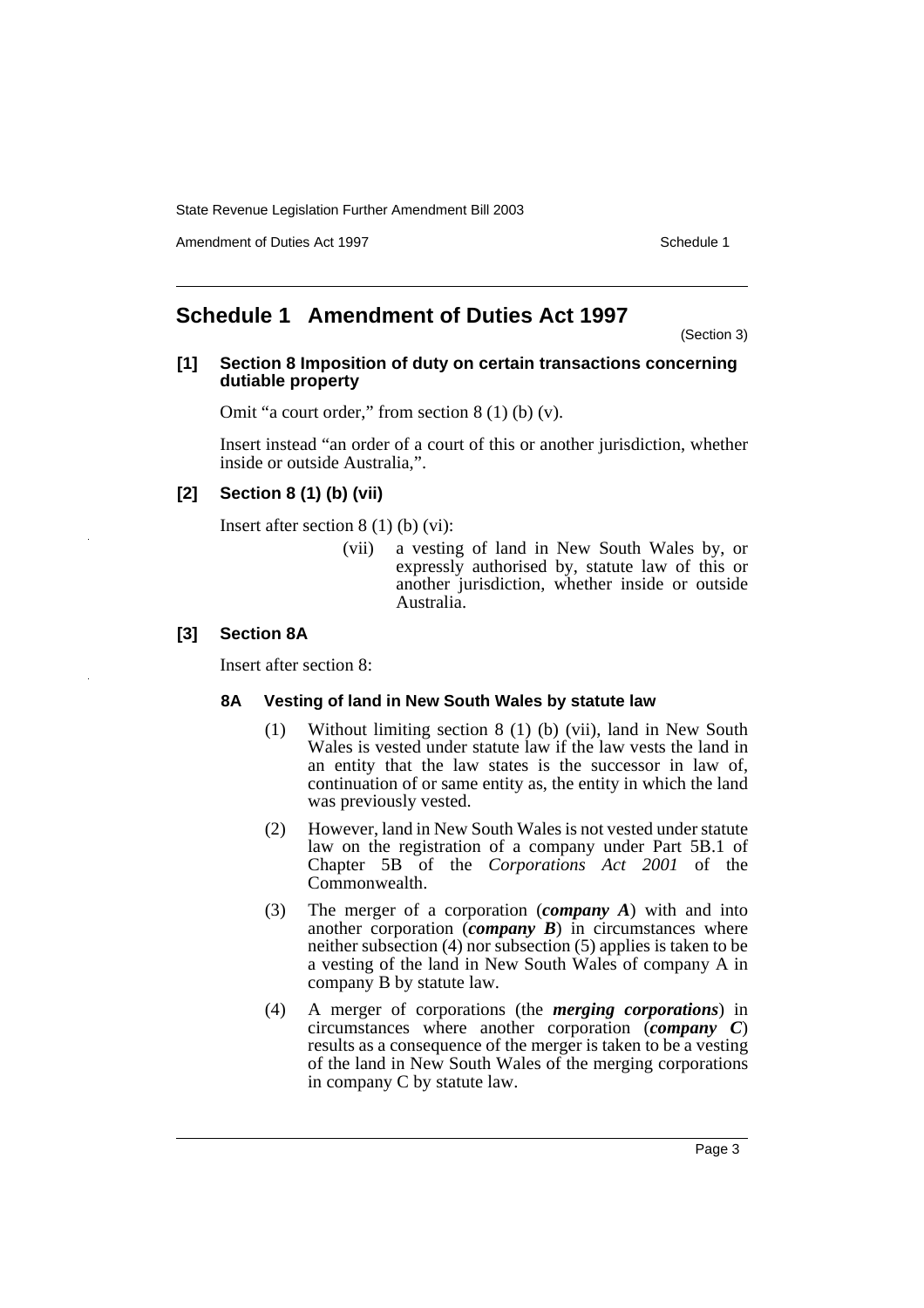Schedule 1 Amendment of Duties Act 1997

(5) A merger of corporations (the *merging corporations*) with and into each other in circumstances where each of the merging corporations continues in existence is taken to be a vesting in the merging corporations, jointly, of 50% (in value) of the land in New South Wales of the merging corporations by statute law.

#### **[4] Section 9 Imposition of duty on dutiable transactions that are not transfers**

Insert at the end of the Table to the section in columns 1–4, respectively:

| vesting by  | the vested land | the person in                | when the vesting |
|-------------|-----------------|------------------------------|------------------|
| statute law | in New South    | whom the land by statute law |                  |
|             | Wales           | is vested                    | occurs           |

### **[5] Sections 15 (1), 78 (1), 101 (1), 130, 136 and 143**

Omit "a form approved by the Chief Commissioner" wherever occurring.

Insert instead "an approved form".

#### **[6] Section 24**

Omit the section. Insert instead:

#### **24 Interests, agreements and arrangements that reduce the dutiable value**

- (1) In determining the dutiable value of dutiable property under this Part, any interest, agreement or arrangement (other than an encumbrance) granted or made in respect of the dutiable property that has the effect of reducing the dutiable value is to be disregarded, subject to subsection (2).
- (2) An interest, agreement or arrangement is not to be disregarded if the Chief Commissioner is satisfied that it was not granted or made as a part of an arrangement or scheme with a collateral purpose of reducing the duty otherwise payable on the dutiable transaction.
- (3) In considering whether or not he or she is satisfied for the purposes of subsection (2), the Chief Commissioner may have regard to: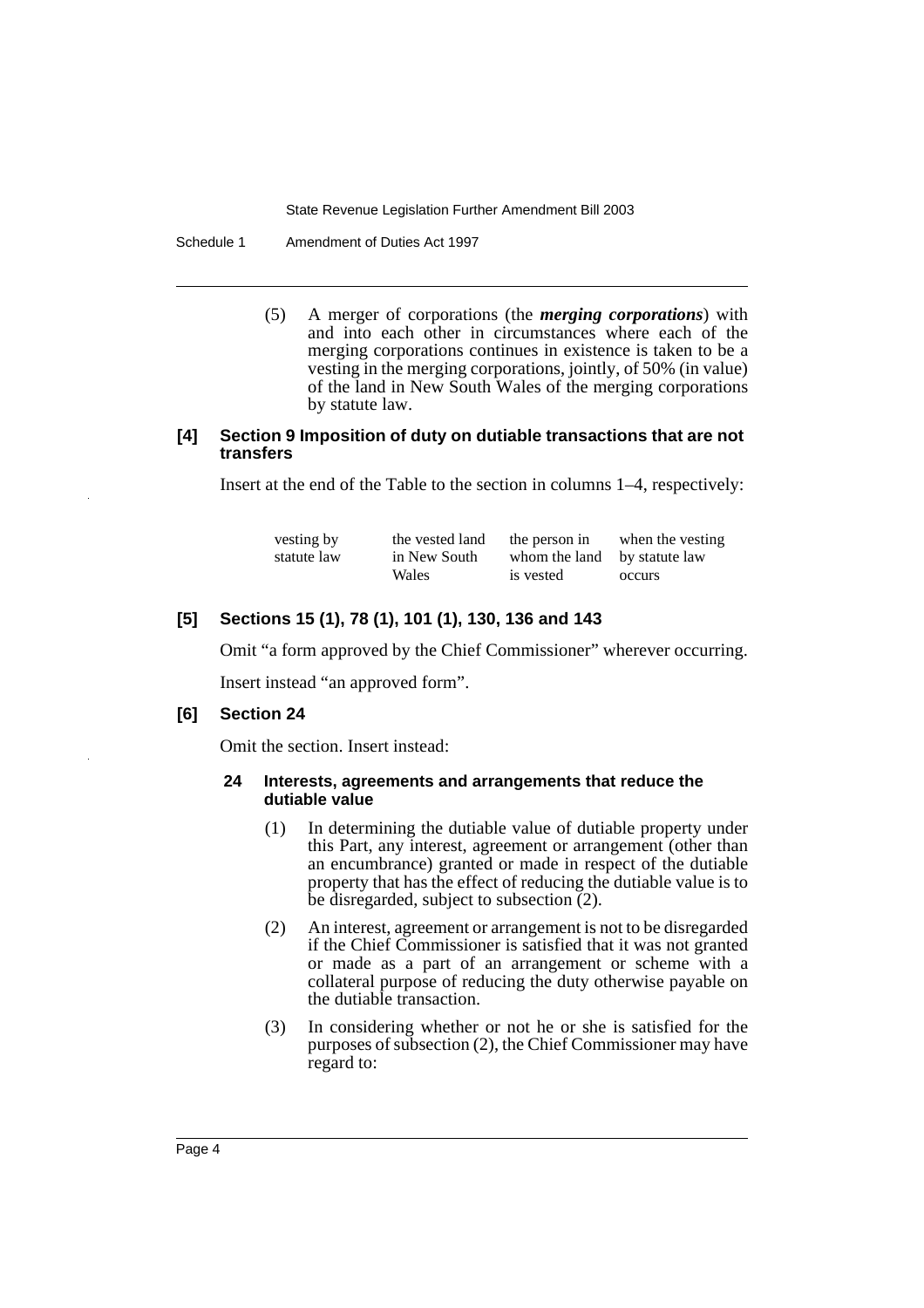Amendment of Duties Act 1997 New York 1997 New York 1997 New York 1997

- (a) the duration of the interest, agreement or arrangement before the dutiable transaction, and
- (b) whether the interest, agreement or arrangement has been granted to or made with an associated person, and
- (c) whether there is any commercial efficacy to the granting of the interest or the making of the agreement or arrangement other than to reduce duty, and
- (d) any other matters the Chief Commissioner considers relevant.

#### **[7] Section 26 Certain transactions concerning goods and other property**

Insert at the end of the section:

(2) This section does not enable the Chief Commissioner to disregard the value of goods used in connection with a business in respect of which the goodwill of the business is, or is part of, the dutiable property.

#### **[8] Section 50 Cancelled agreements**

Omit "rescinded or annulled" wherever occurring.

Insert instead "cancelled".

#### **[9] Section 50 (3)**

Insert after section 50 (2):

(3) In this section, *cancelled* means rescinded, annulled or otherwise terminated without completion.

#### **[10] Section 65 Exemptions from duty**

Insert after section 65 (11):

#### (12) **Vesting by statute law—deceased estates**

No duty is chargeable under this Chapter on the vesting of dutiable property in a legal personal representative of a deceased person.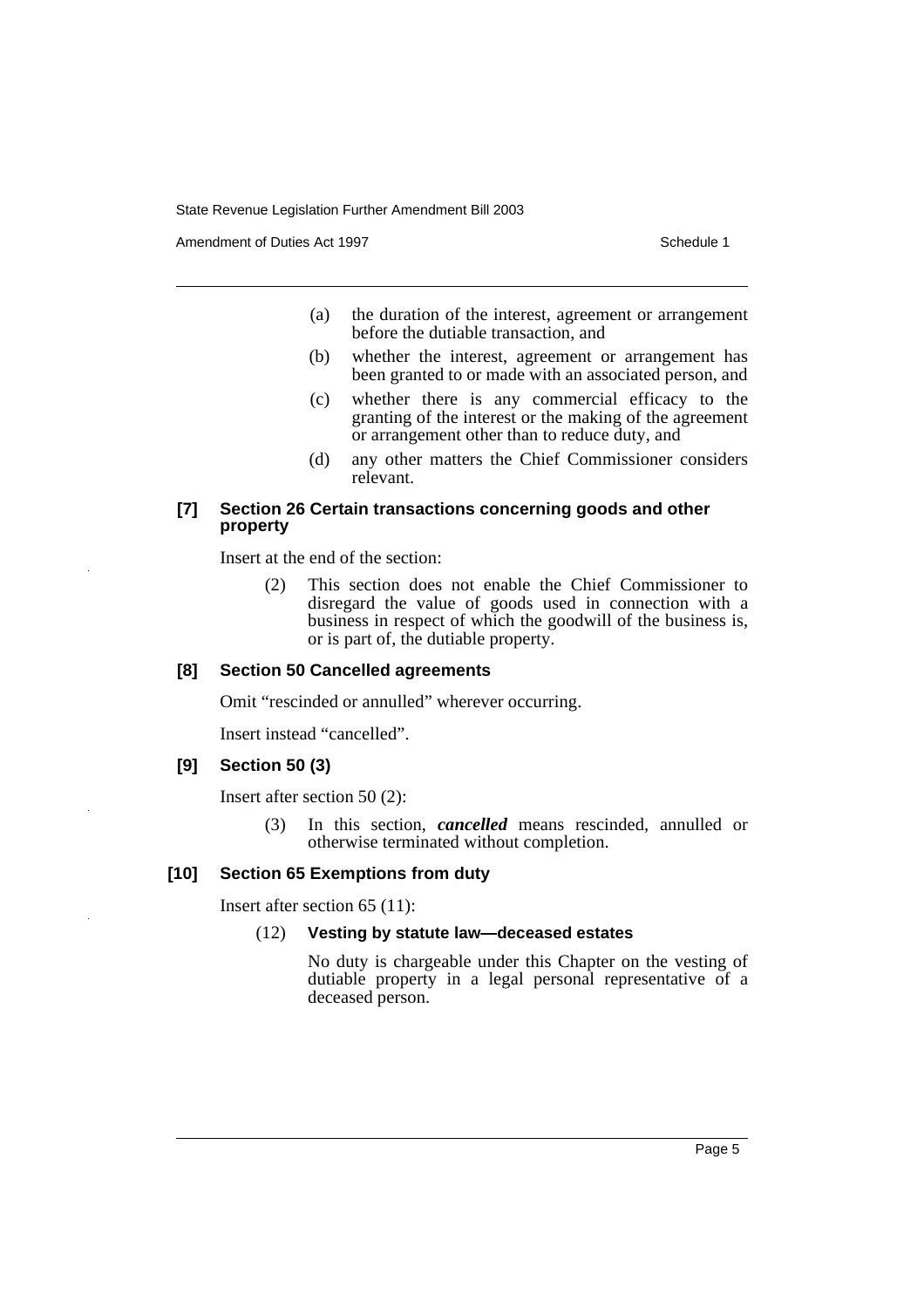Schedule 1 Amendment of Duties Act 1997

#### **[11] Section 99 Transfer by special trust to corporation**

Omit "section 160ZZN (Transfer of asset to wholly-owned company) of the Commonwealth *Income Tax Assessment Act 1936*" from section 99 (1) (b).

Insert instead "Division 122 of Part 3-3 of the Commonwealth *Income Tax Assessment Act 1997*".

### **[12] Section 166 What is the "cost" of a lease?**

Omit "the lease" from section 166 (1) (b).

Insert instead "a lease of premises in a retirement village within the meaning of section 5 of the *Retirement Villages Act 1999*".

#### **[13] Section 166 (2)**

Insert "but does not include any premium paid or payable expressed to be rent" after "to be rent".

#### **[14] Section 170 General rate**

Insert at the end of the section:

(2) In addition, duty at the rate chargeable under section 32 (1) is chargeable on the amount of any premium paid or payable in respect of the lease (other than a premium paid or payable in respect of a lease of premises in a retirement village within the meaning of section 5 of the *Retirement Villages Act 1999*) as if that amount were the dutiable value of dutiable property subject to a dutiable transaction.

#### **[15] Section 179 Exemptions**

Insert "subject to subsection (3)," before "a lease" in section 179 (1) (a).

### **[16] Section 179 (1) (b)**

Insert "subject to subsection (3)," before "a lease".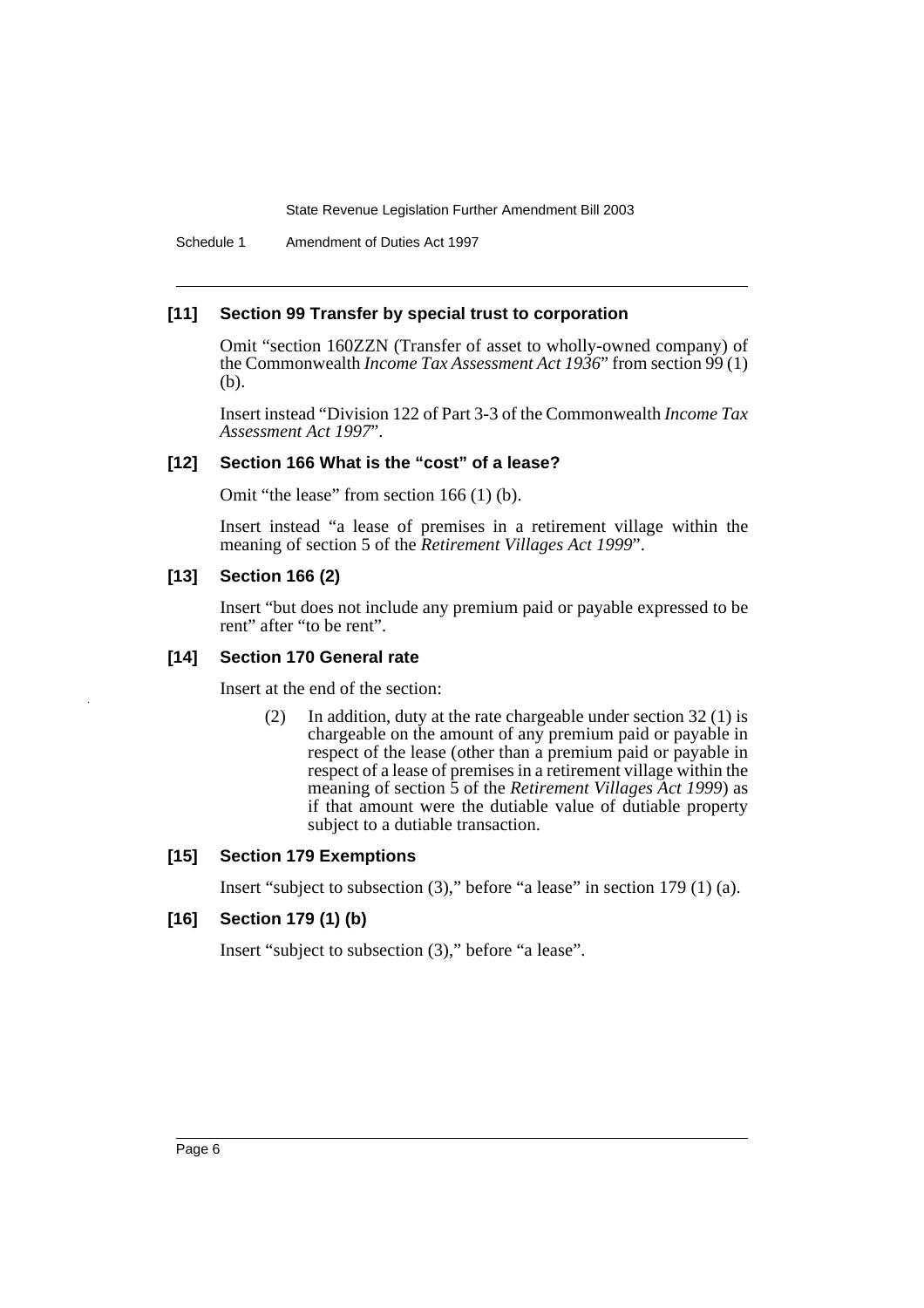Amendment of Duties Act 1997 New York 1997 New York 1997 New York 1997

### **[17] Section 179 (2) (c)**

Insert at the end of section 179 (2) (b):

, or

(c) so much of the consideration paid or agreed to be paid on the grant of the lease as is chargeable with duty under Chapter 2.

#### **[18] Section 179 (3) and (4)**

Insert after section 179 (2):

- (3) Subsection (1) (a) or (b) does not apply to a lease that is one of two or more leases:
	- (a) that are:
		- (i) for terms that are consecutive or not more than 3 months apart, and
		- (ii) over the same or substantially the same property, and
		- (iii) between the same lessor and lessee or associated persons of the lessee, and
	- (b) the date of first execution of each of which is within a period of 12 months, and
	- (c) that, if they were taken to be a single lease instrument for a term which is the aggregation of the terms of the leases and for a total cost which is the aggregation of the costs of the leases, would be chargeable with duty.
- (4) The lease instruments for two or more leases that satisfy the requirements of subsection (3) are, for the purposes of this Chapter, taken to be a single lease instrument for a term which is the aggregation of the terms of the leases and for a total cost which is the aggregation of the costs of the leases.

#### **[19] Section 208 When does a liability arise?**

Insert after section 208 (4):

(5) A reference in subsection (3) to land does not include a reference to an interest in land that is held by way of security.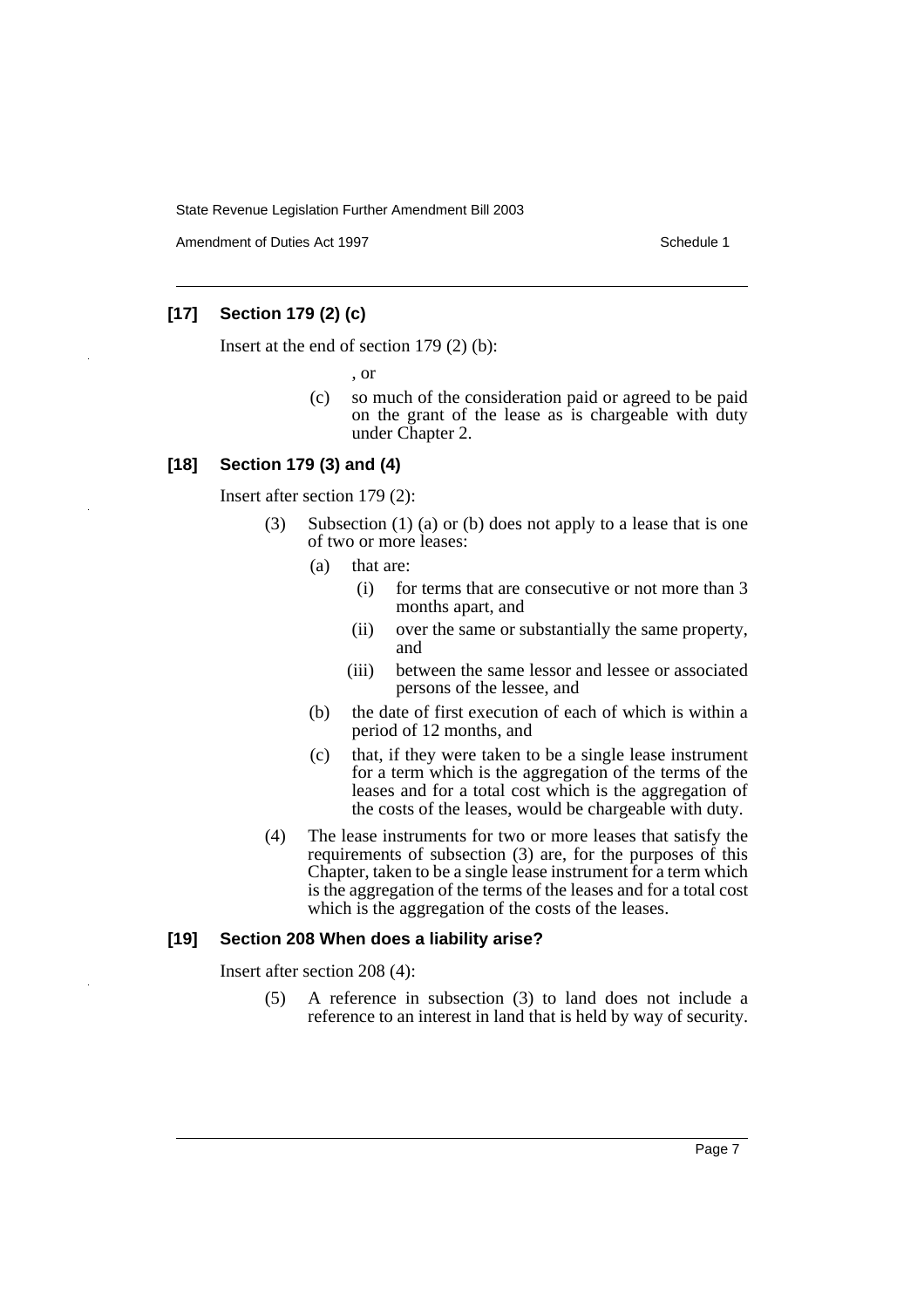Schedule 1 Amendment of Duties Act 1997

#### **[20] Section 218B Collateral mortgage**

Insert "on the date of its first execution" after "chargeable" in section 218B (1).

#### **[21] Section 218B (1) (b)**

Omit "under section 217". Insert instead "under this Act".

#### **[22] Section 218B (1A)**

Insert after section 218B (1):

(1A) However, if at the time an advance or a further advance is made under a mortgage, instrument of security or mortgage package referred to in subsection (1) no such mortgage or mortgage package has been duly stamped under this Act (this section excepted), the collateral mortgage ceases to be a collateral mortgage for the purposes of this section and is chargeable with duty under this Act otherwise than as a collateral mortgage.

#### **[23] Section 267 Exemptions**

Omit "mine rescue work in accordance with the *Mines Rescue Act 1925*" from section  $267(5)$  (b) (ii).

Insert instead "mines rescue functions in accordance with the *Coal Industry Act 2001*".

#### **[24] Section 284A**

Insert after section 284:

#### **284A Joint government enterprise—water savings projects**

Duty under this Act is not chargeable, in the case of a joint government enterprise that has the function of allocating funds for water savings projects, on the following:

- (a) a dutiable transaction in respect of dutiable property if the enterprise is the person described in this Act as the person liable to pay the duty,
- (b) an instrument executed by or on behalf of the enterprise if the enterprise is the person described in this Act as the person liable to pay the duty,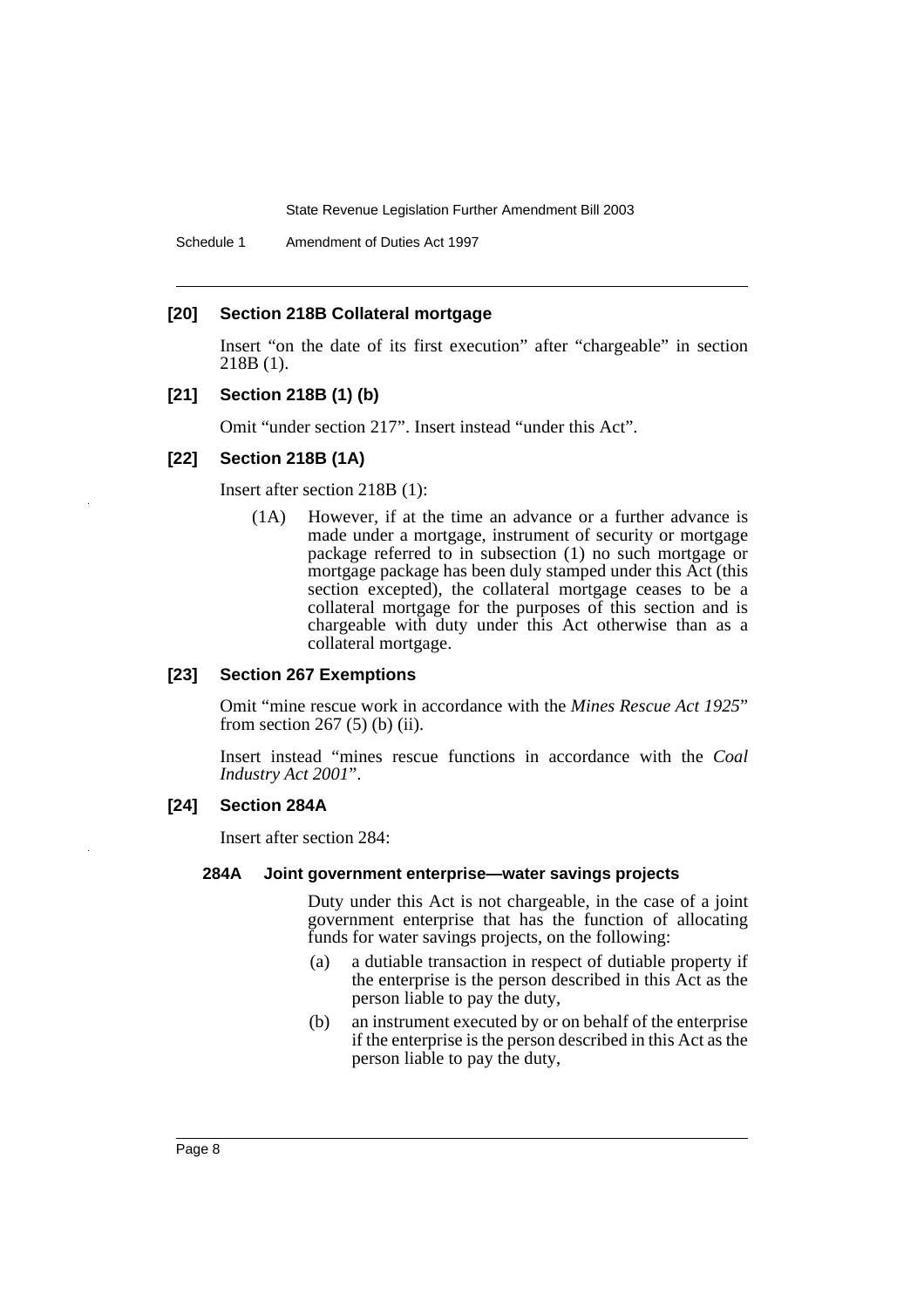Amendment of Duties Act 1997 November 2008 and the Schedule 1

- (c) an application by the enterprise to register a motor vehicle,
- (d) any insurance taken out by or on behalf of the enterprise.

#### **[25] Schedule 1 Savings, transitional and other provisions**

Insert at the end of clause 1 (1):

*State Revenue Legislation Further Amendment Act 2003* (to the extent that it amends this Act)

#### **[26] Schedule 1**

Insert at the end of the Schedule with appropriate Part and clause numbers:

### **Part Provisions consequent on enactment of State Revenue Legislation Further Amendment Act 2003**

#### **Collateral mortgages**

Section 218B, as amended by the *State Revenue Legislation Further Amendment Act 2003*, extends to a mortgage on which minimum duty of \$10 was paid before the commencement of the amendments if an advance or a further advance is made after that commencement as referred to in section 218B (1A).

#### **[27] Dictionary**

Omit the definition of *approved*. Insert instead:

*approved form* means a form approved under section 34 of the *Taxation Administration Act 1996*.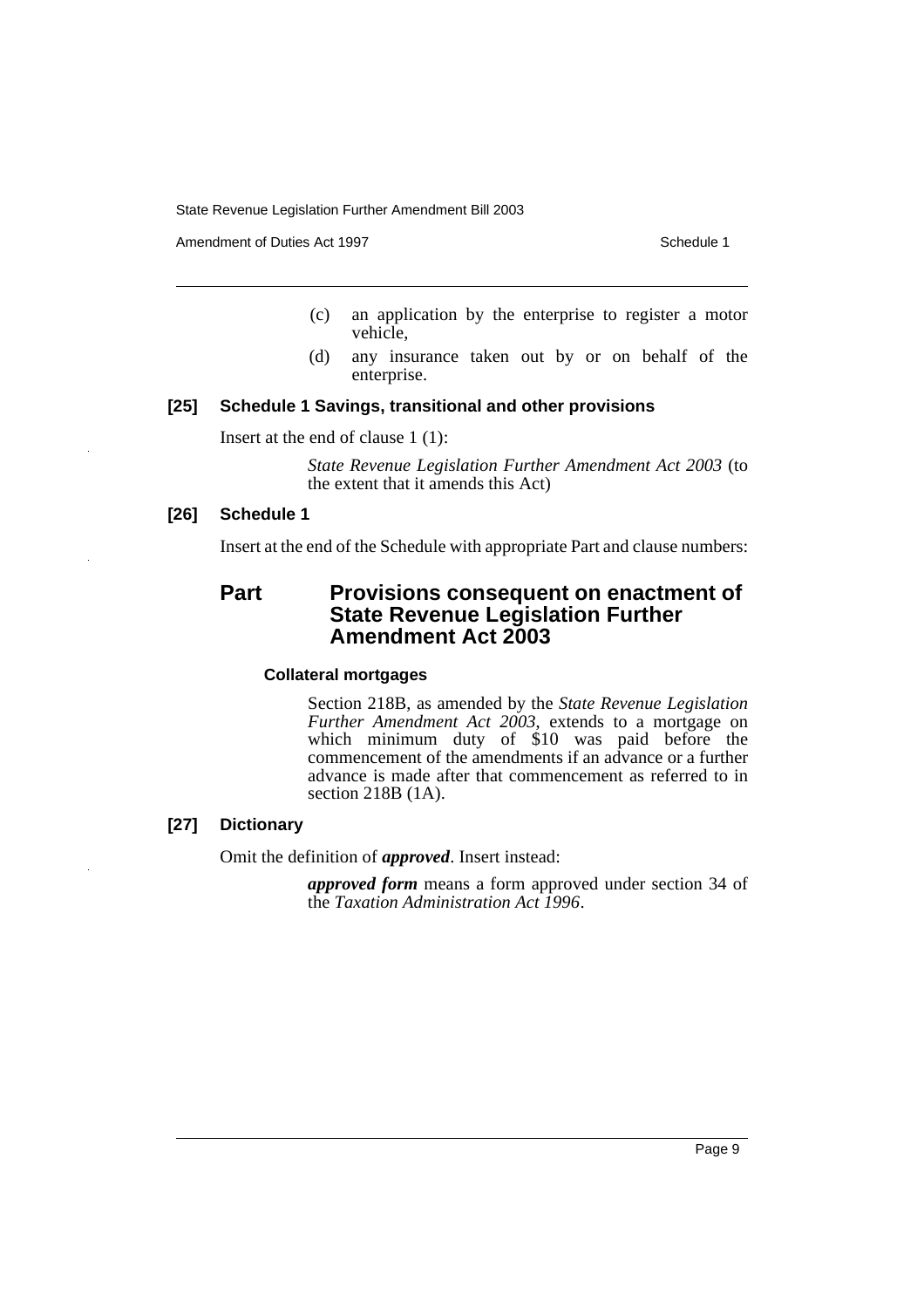### **Schedule 2 Amendment of Fines Act 1996**

(Section 3)

#### **[1] Section 22 Persons who may issue and deal with penalty notices (appropriate officers)**

Omit section 22 (2) (b). Insert instead:

(b) a person employed in the Office of State Revenue in the Treasury and authorised by the Chief Commissioner of State Revenue for the purposes of this Part,

#### **[2] Section 114 Functions of Office**

Insert after section 114 (1):

(1A) The Office:

- (a) may enter into arrangements with persons who issue penalty notices, or on whose behalf penalty notices are issued, for or with respect to the receipt, recovery and collection of amounts payable under those notices, including the issuing of courtesy letters, and
- (b) may receive, recover and collect, and may otherwise deal with, those amounts in accordance with those arrangements, and
- (c) may do all such things as may be necessary or convenient for the exercise of the functions referred to in paragraphs (a) and (b), including:
	- (i) the issuing of court attendance notices, and
	- (ii) the demanding and recovering of fees and charges with respect to the provision of its services.

#### **[3] Schedule 3 Savings, transitional and other provisions**

Insert at the end of clause 1 (1):

*State Revenue Legislation Further Amendment Act 2003* (to the extent that it amends this Act)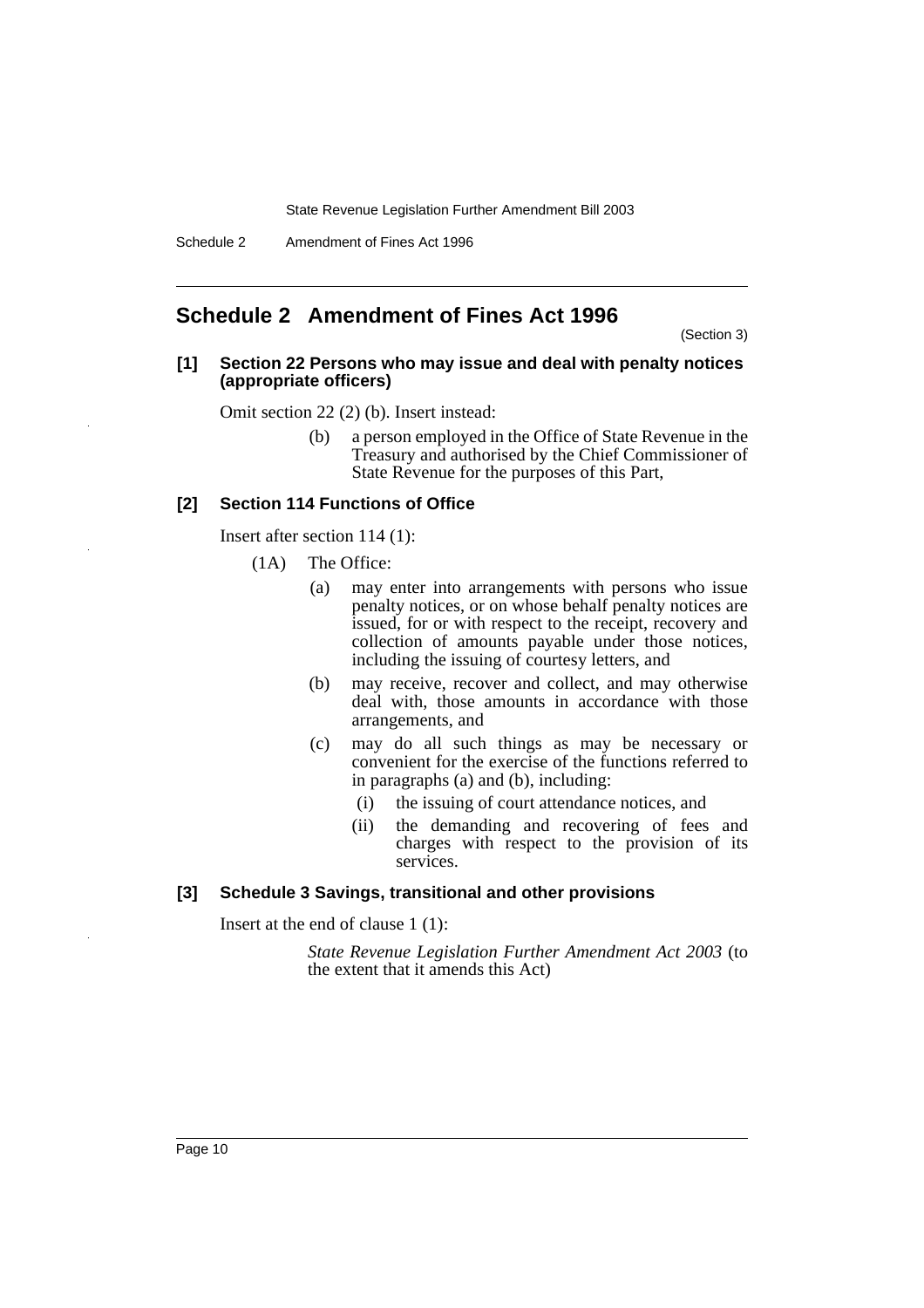Amendment of Fines Act 1996 Schedule 2

#### **[4] Schedule 3, Part 3**

Insert after Part 2:

### **Part 3 Provisions consequent on enactment of State Revenue Legislation Further Amendment Act 2003**

#### **11 Service level deeds**

The Treasurer and the Director of the State Debt Recovery Office are taken to be parties to each service level deed in force as at 1 October 2003 and entered into by the Commissioner of Police, or otherwise by or on behalf of the Infringement Processing Bureau within NSW Police, for or with respect to the processing of penalty notices.

#### **12 Construction of references to the Infringement Processing Bureau**

A reference in any instrument made before the commencement of this clause to the Manager, Infringement Processing Services of the Police Service, the Infringement Processing Bureau within the Police Service or a person employed in the Infringement Processing Bureau is taken to be a reference to:

- (a) if the reference is made in relation to the issuing or processing of a penalty notice, a person employed in the Office of State Revenue in the Treasury and authorised by the Chief Commissioner of State Revenue for the purposes of Part 3 of this Act, or
- (b) if the reference is made otherwise than in relation to the issuing of a penalty notice, the State Debt Recovery Office,

subject to the regulations.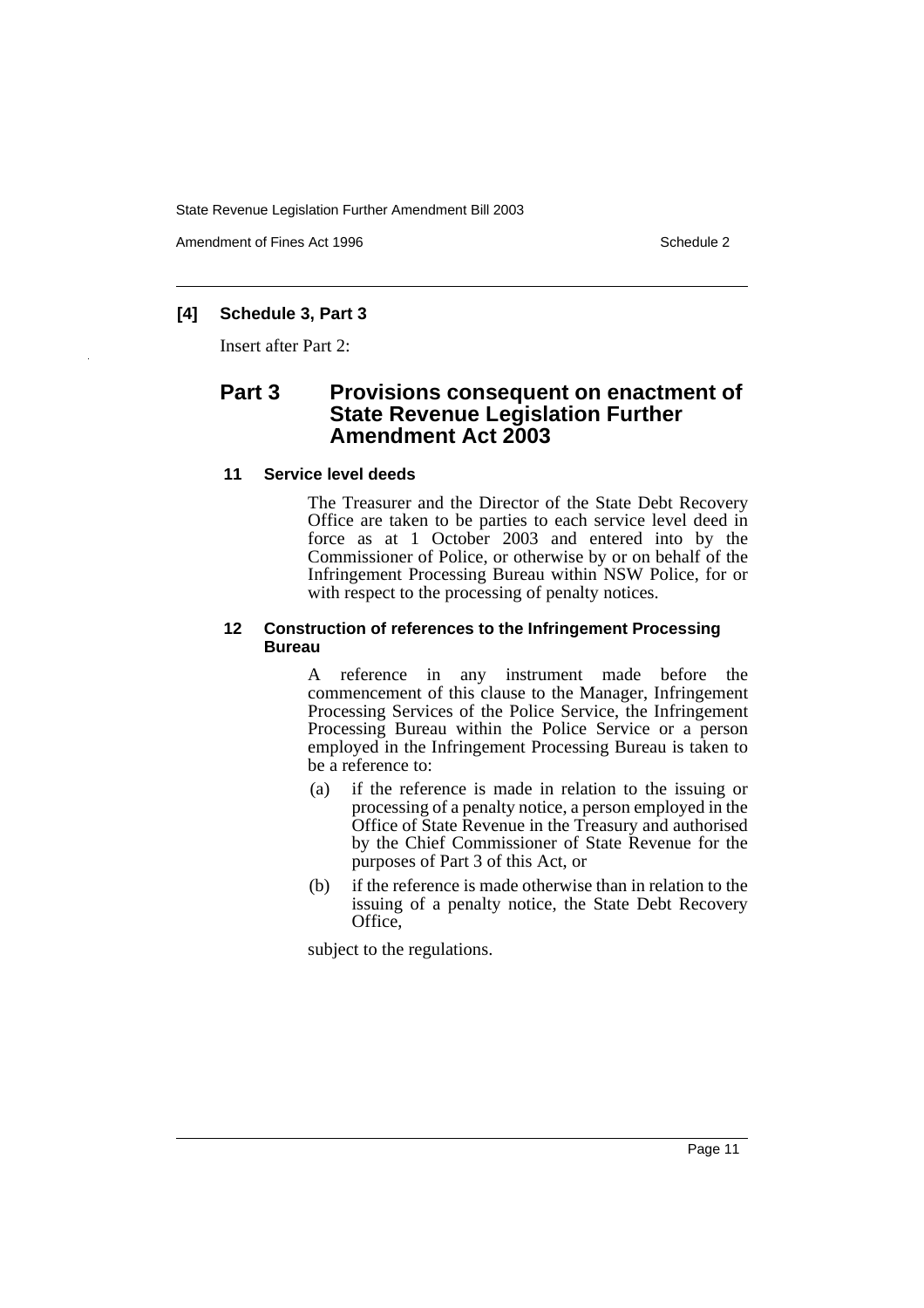Schedule 3 Amendment of First Home Owner Grant Act 2000

### **Schedule 3 Amendment of First Home Owner Grant Act 2000**

(Section 3)

#### **[1] Section 3 Definitions**

Insert in alphabetical order:

*multiple occupancy contract*—see section 6A.

*multiple occupancy land*—see section 6B.

*terms contract* means a contract for the sale or purchase of land under which the purchaser:

- (a) is obliged to make 2 or more payments to the vendor after the execution of the contract and before becoming entitled to a conveyance or transfer of the land, and
- (b) is entitled to possession or occupation of the land before becoming entitled to a conveyance or transfer of the land.

#### **[2] Section 5 Ownership of land and homes**

Insert after section 5 (2) (e):

(e1) an interest as purchaser of an estate in fee simple under a terms contract,

#### **[3] Sections 6A and 6B**

Insert after section 6:

#### **6A Multiple occupancy contract**

- (1) For the purposes of this Act:
	- (a) a contract made on or after 1 July 2002 for the purchase of a home is a *multiple occupancy contract* if  $\overline{2}$  or more homes are purchased under the contract and the homes are on the same parcel of land, and
	- (b) a comprehensive home building contract made on or after 1 July 2002 is a *multiple occupancy contract* if 2 or more homes are to be built under the contract and the homes are on the same parcel of land.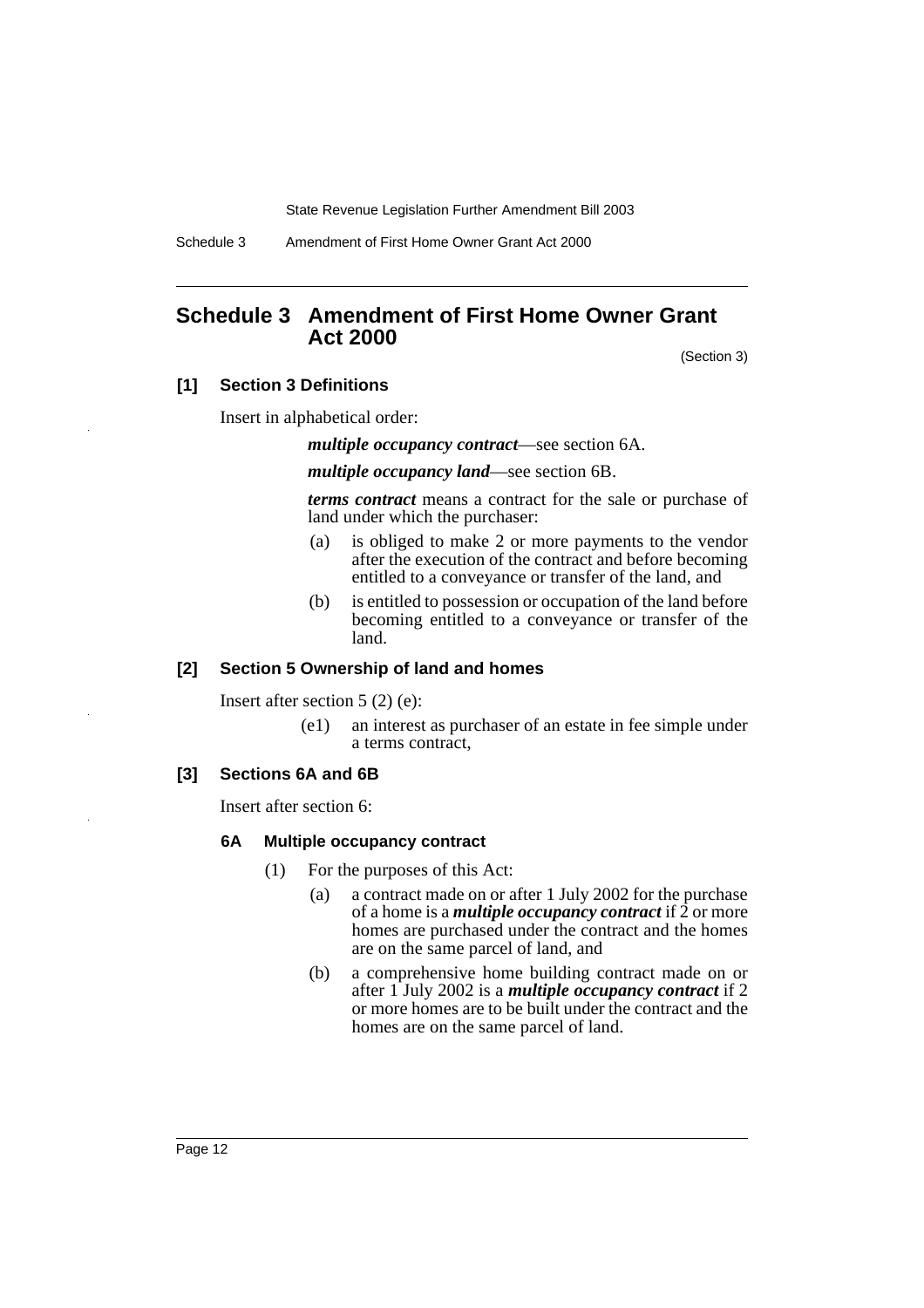Amendment of First Home Owner Grant Act 2000 Schedule 3

- (2) The provisions of this Act apply in respect of a multiple occupancy contract as if a separate contract had been made in respect of each home purchased or built under the contract that is an exclusive occupancy.
- (3) Accordingly, each of those contracts may, subject to the requirements of section 13, be treated as a separate eligible transaction under this Act and section 7 (4) does not prevent the payment of a grant in respect of each such eligible transaction.
- (4) A home is an *exclusive occupancy* only if the Chief Commissioner is satisfied that the purchaser of the home or the party to the contract for whom the home is built is, on the completion of the contract, entitled to occupy that home as a place of residence to the exclusion of the persons who purchase the other homes, or for whom the other homes are built, under the contract.

#### **6B Multiple occupancy land**

- (1) For the purposes of this Act, a parcel of land is *multiple occupancy land* if there are 2 or more homes, built or being built, on the parcel.
- (2) The provisions of this Act apply in respect of the purchase or building of a home on multiple occupancy land as if the home purchased or built is an exclusive occupancy.
- (3) A home is an *exclusive occupancy* only if the Chief Commissioner is satisfied that the persons who occupy the home as a place of residence are entitled to do so to the exclusion of the persons who occupy the other home or homes on the parcel of land.

#### **[4] Section 11 Criterion 4—Applicant (or applicant's spouse) must not have had relevant interest in residential property**

Omit "before the date on which the application is made, held an interest in property (other than property to which the application relates)" from section  $11(3)$ .

Insert instead "before the commencement date of the eligible transaction to which the application relates, held an interest in property".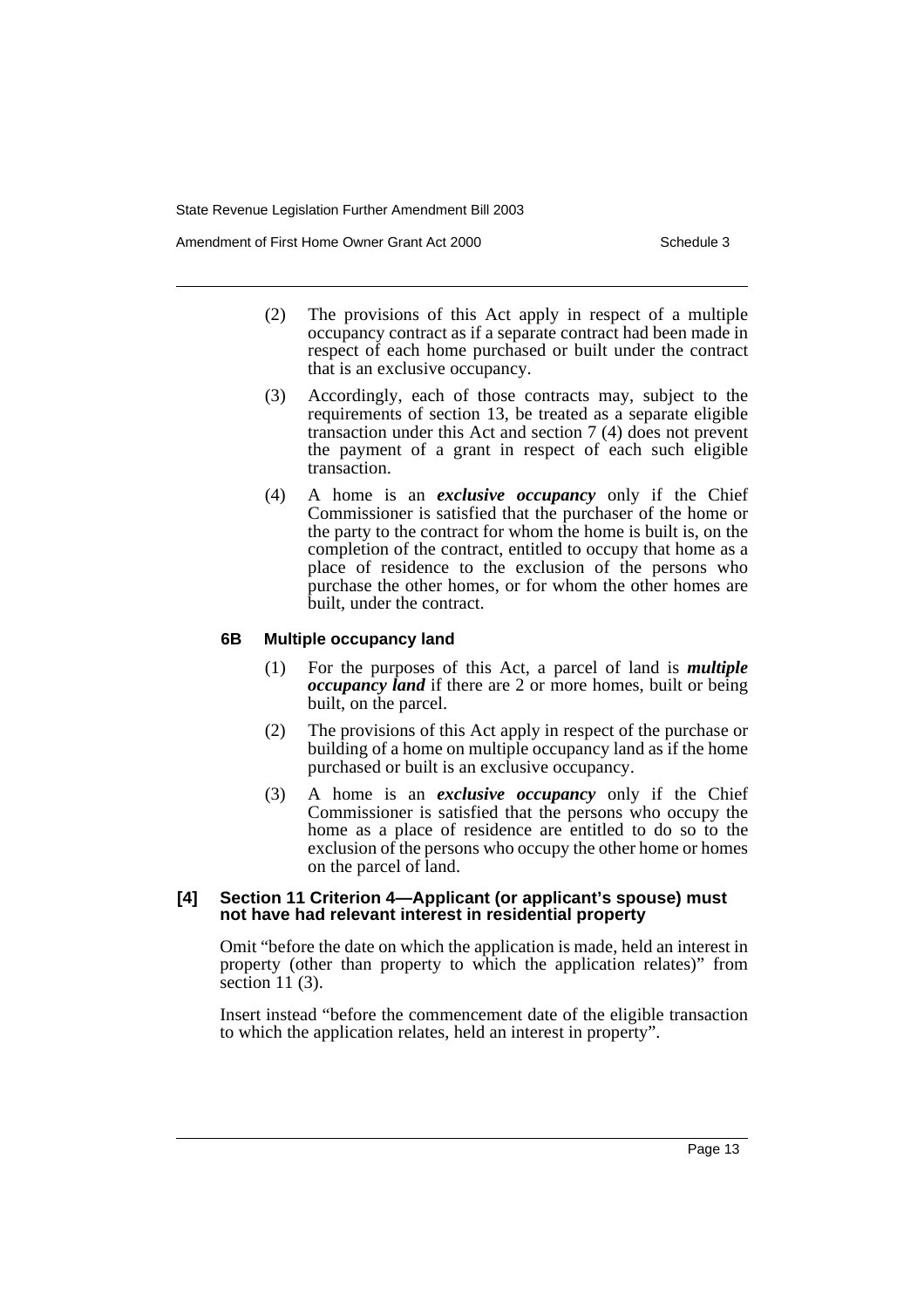Schedule 3 Amendment of First Home Owner Grant Act 2000

#### **[5] Section 12 Criterion 5—Residence requirement**

Omit "within 12 months after completion of the eligible transaction or a longer period approved by the Chief Commissioner" from section 12 (1).

Insert instead "for a continuous period of at least 6 months".

#### **[6] Section 12 (1A) and (1B)**

Insert after section 12 (1):

- (1A) However, if the Chief Commissioner is satisfied there are good reasons to do so, the Chief Commissioner may:
	- (a) approve a shorter period, or
	- (b) exempt the applicant from the requirement to comply with subsection  $(1)$ .
- (1B) The period of occupation required under subsection (1), or the shorter period approved under subsection (1A) (a), must start within 12 months after completion of the eligible transaction or a longer period approved by the Chief Commissioner.

#### **[7] Section 13 Eligible transactions**

Insert "except in the case of a terms contract," before "if" in section 13 (5) (a) (ii).

#### **[8] Section 15 All interested persons to join in application**

Omit section 15 (2). Insert instead:

- (2) An *interested person* is a person who is, or will be, on the completion of the eligible transaction to which the application relates, an owner of the relevant home but does not include the following persons:
	- (a) a person who is excluded from the application of this section by the Chief Commissioner because the Chief Commissioner has recognised the interest of another person to be a non-conforming interest under section 5 (4),
	- (b) in the case of a home being purchased or built under a multiple occupancy contract, a purchaser of another home under the contract or party to the contract for whom another home is being built under the contract,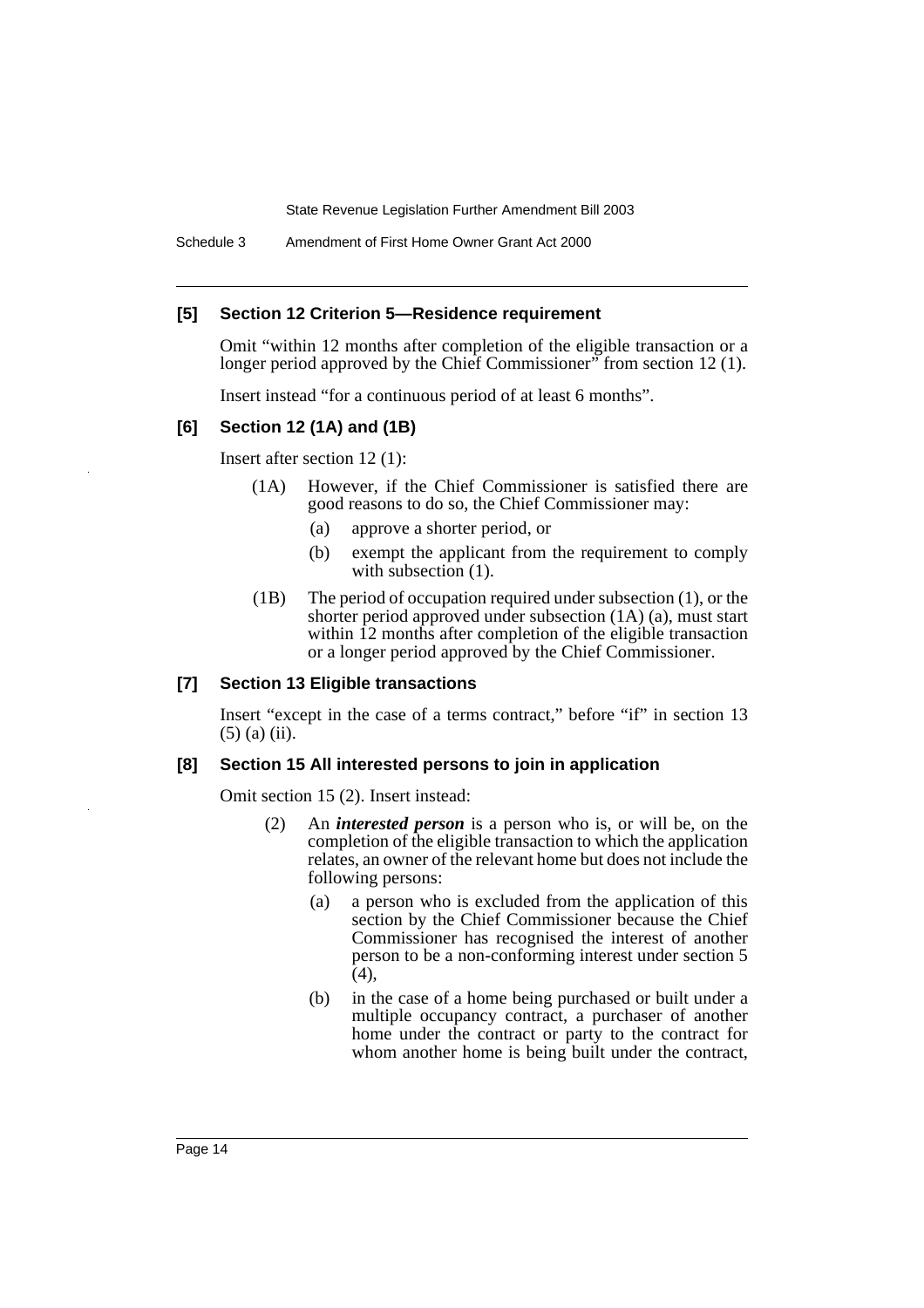Amendment of First Home Owner Grant Act 2000 Schedule 3

and who does not, on the completion of the contract, acquire any entitlement to occupy the home that is the subject of the application,

- (c) in the case of a contract to purchase or build a home on multiple occupancy land, a person who has an exclusive occupancy of another home on the multiple occupancy land and who does not, on completion of the contract, acquire any entitlement to occupy the home that is the subject of the application,
- (d) the New South Wales Land and Housing Corporation.

#### **[9] Section 20 Payment in advance, subject to statutory conditions**

Insert "for a continuous period of at least 6 months commencing" after "principal place of residence" in section 20 (1) (b).

#### **[10] Schedule 1 Savings, transitional and other provisions**

Insert at the end of clause 1 (1):

*State Revenue Legislation Further Amendment Act 2003* (to the extent that it amends this Act)

### **[11] Schedule 1, Part 4**

Insert after Part 3:

### **Part 4 Provisions consequent on enactment of State Revenue Legislation Further Amendment Act 2003**

### **6 Definition**

In this Part:

*amending Act* means the *State Revenue Legislation Further Amendment Act 2003*.

#### **7 Some amendments operate from 1 July 2002**

(1) The amendments made to this Act by Schedule 3 [1], [2], [3], [7] and [8] to the amending Act are taken to have operated from 1 July 2002 and, subject to subclause (2), apply from 1 July 2002 in respect of contracts made before, on or after that date.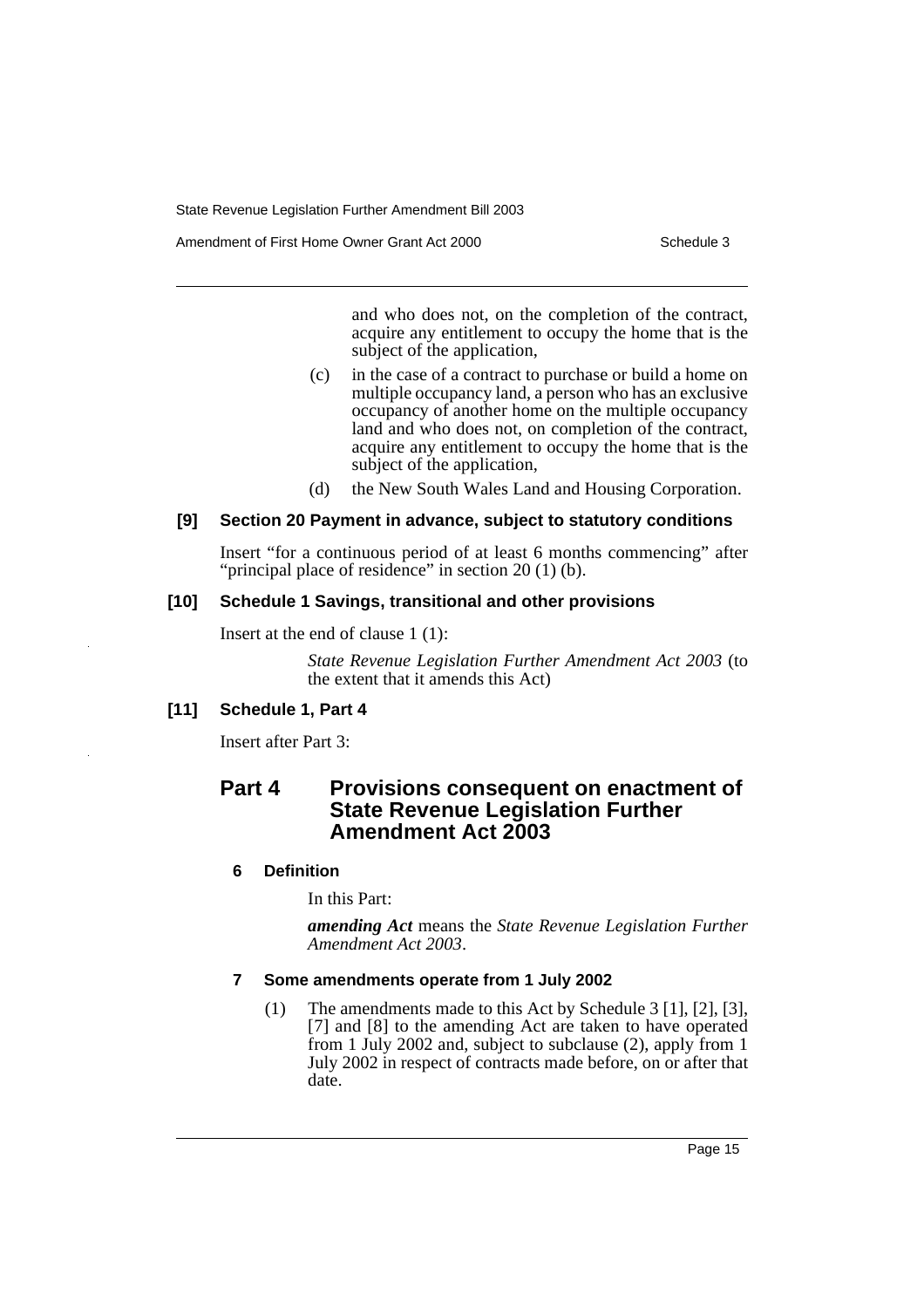- (2) The multiple occupancy contract amendments apply only to contracts made on or after 1 July 2002.
- (3) For the purposes of this clause, *the multiple occupancy contract amendments* are:
	- (a) Schedule 3 [3] to the amending Act, and
	- (b) Schedule 3 [1] and [8] to the amending Act, insofar as they relate to multiple occupancy contracts.

#### **8 Criterion 5—residence requirement**

The amendments made to section 12 by Schedule 3 [5] and [6] to the amending Act apply to applications made on or after 1 January 2004.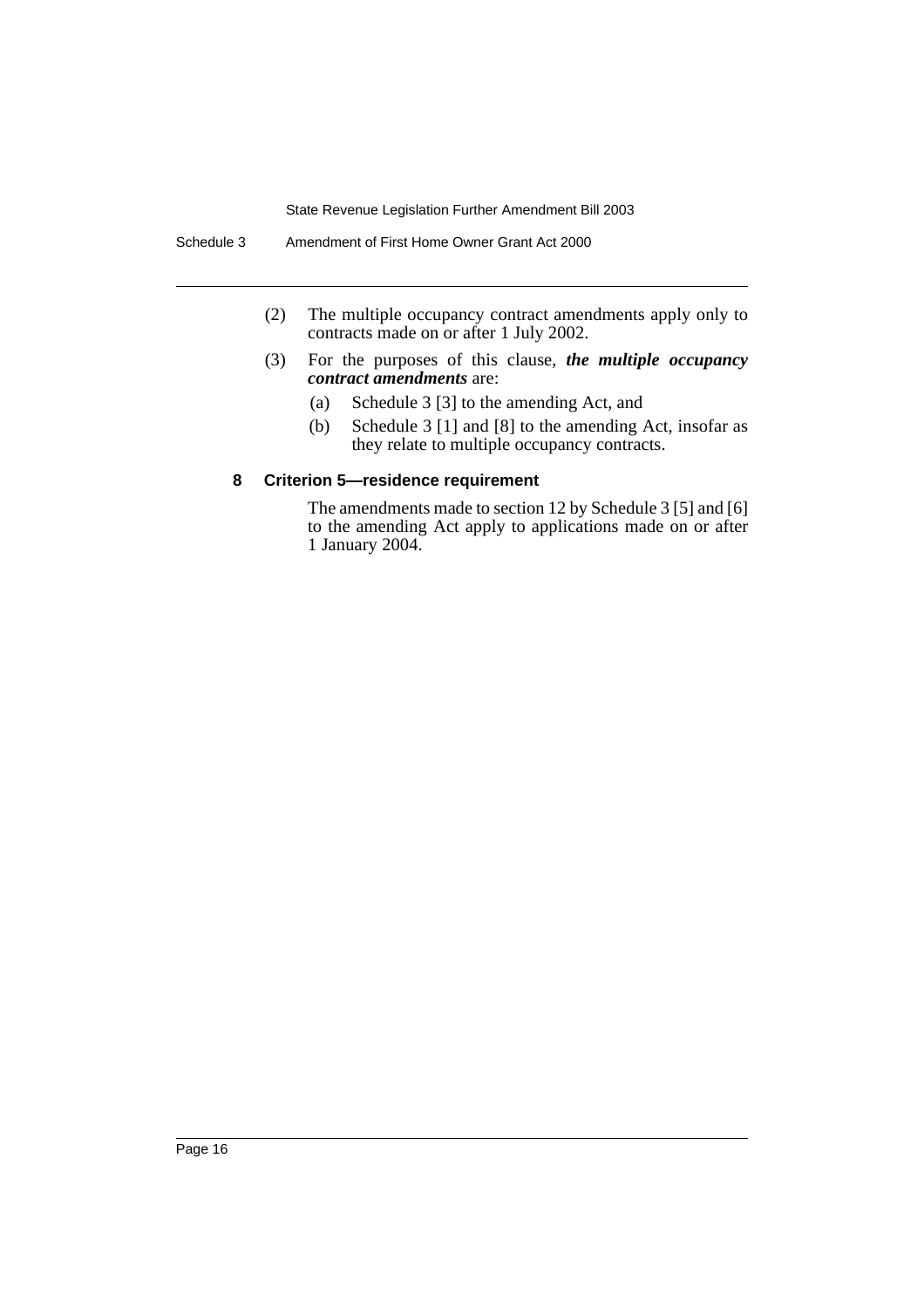Amendment of Land Tax Management Act 1956 Schedule 4

### **Schedule 4 Amendment of Land Tax Management Act 1956**

(Section 3)

**[1] Section 3 Definitions**

Omit section 3 (3).

#### **[2] Section 3A Special trust—meaning**

Insert at the end of section 3A (4) (d):

, or

(e) if the trust is established by will, but only during the period ending on the expiration of 12 months after the date of death of the testator, or such further period as may be approved by the Chief Commissioner in a particular case.

#### **[3] Section 10 Land exempted from tax**

Omit "10AA," from section 10 (1).

#### **[4] Section 10 (1) (p3)**

Insert after section 10 (1) (p2):

(p3) land that is vested in, owned by, held on trust by or for, or leased by a joint government enterprise that has the function of allocating funds for water savings projects,

#### **[5] Section 10 (1) (r)**

Omit the paragraph. Insert instead:

(r) land that is exempt from taxation under the principal place of residence exemption, as provided for by Schedule 1A,

#### **[6] Section 10 (1D), (1F), (1FA) and (1G)**

Omit the subsections.

#### **[7] Section 10AA Exceptions to principal place of residence exemption**

Omit the section.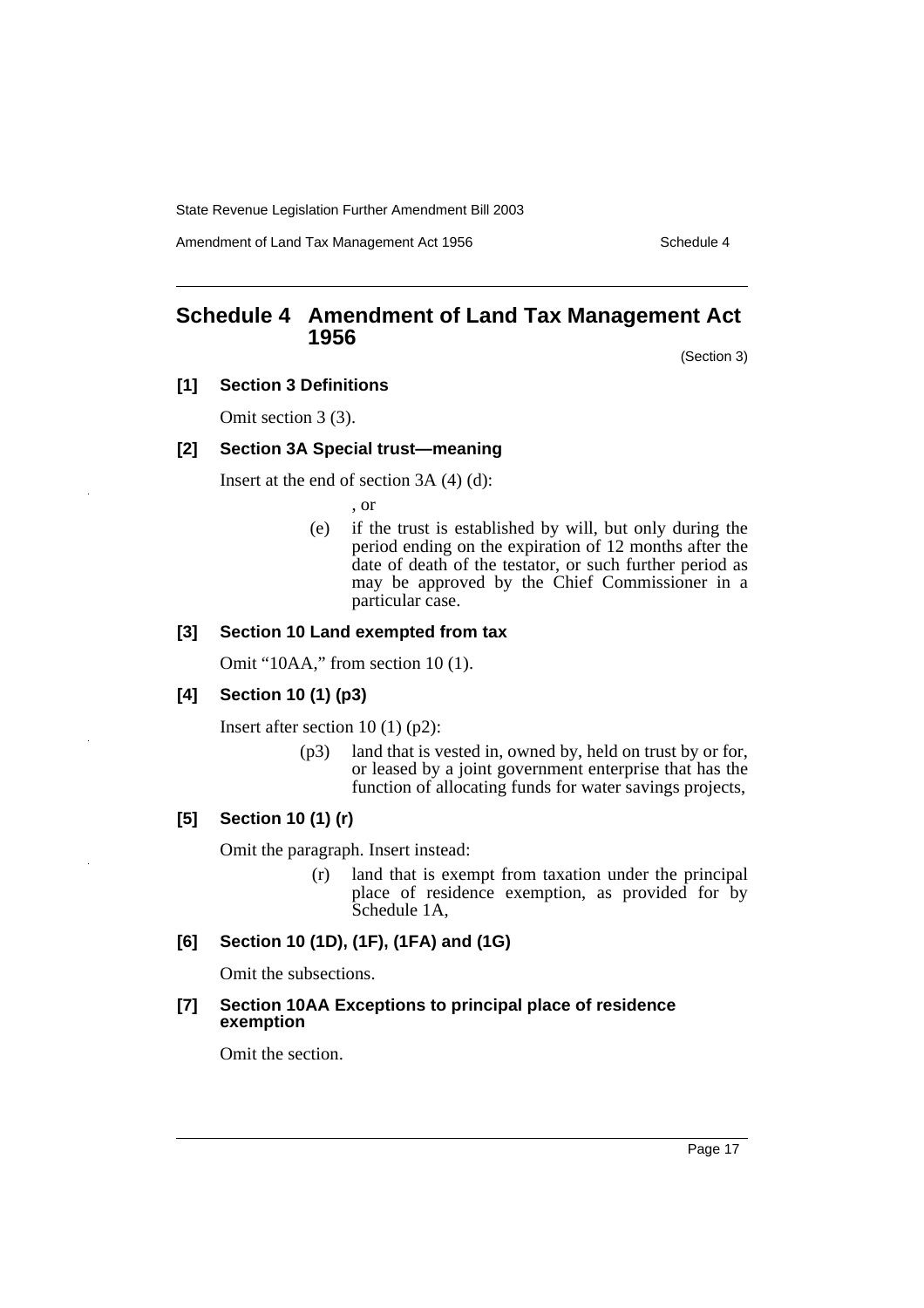Schedule 4 Amendment of Land Tax Management Act 1956

#### **[8] Section 10A**

Omit the section. Insert instead:

#### **10A Land used for several purposes**

- (1) If land is used for more than one purpose and each of those purposes is an exempt purpose, the land is exempt from taxation.
- (2) A purpose for which land is used is an *exempt purpose* if land used solely for that purpose would be exempt from taxation because of its use for that purpose.

#### **[9] Sections 10H, 10I and 10J**

Omit the sections.

**[10] Section 10T Concession for unoccupied land intended to be owner's principal place of residence**

Omit the section.

**[11] Schedule 1A**

Insert before Schedule 1:

### **Schedule 1A Principal place of residence exemption**

(Section 10 (1) (r))

### **Part 1 Preliminary**

#### **1 Definitions**

(1) In this Schedule:

*principal place of residence exemption*—see clause 2.

*residential land*—see clause 3.

*taxing date*—means midnight on the thirty-first day of December.

(2) For the purposes of this Schedule, a reference to the owner of land includes, if there are joint owners, any one or more of those joint owners.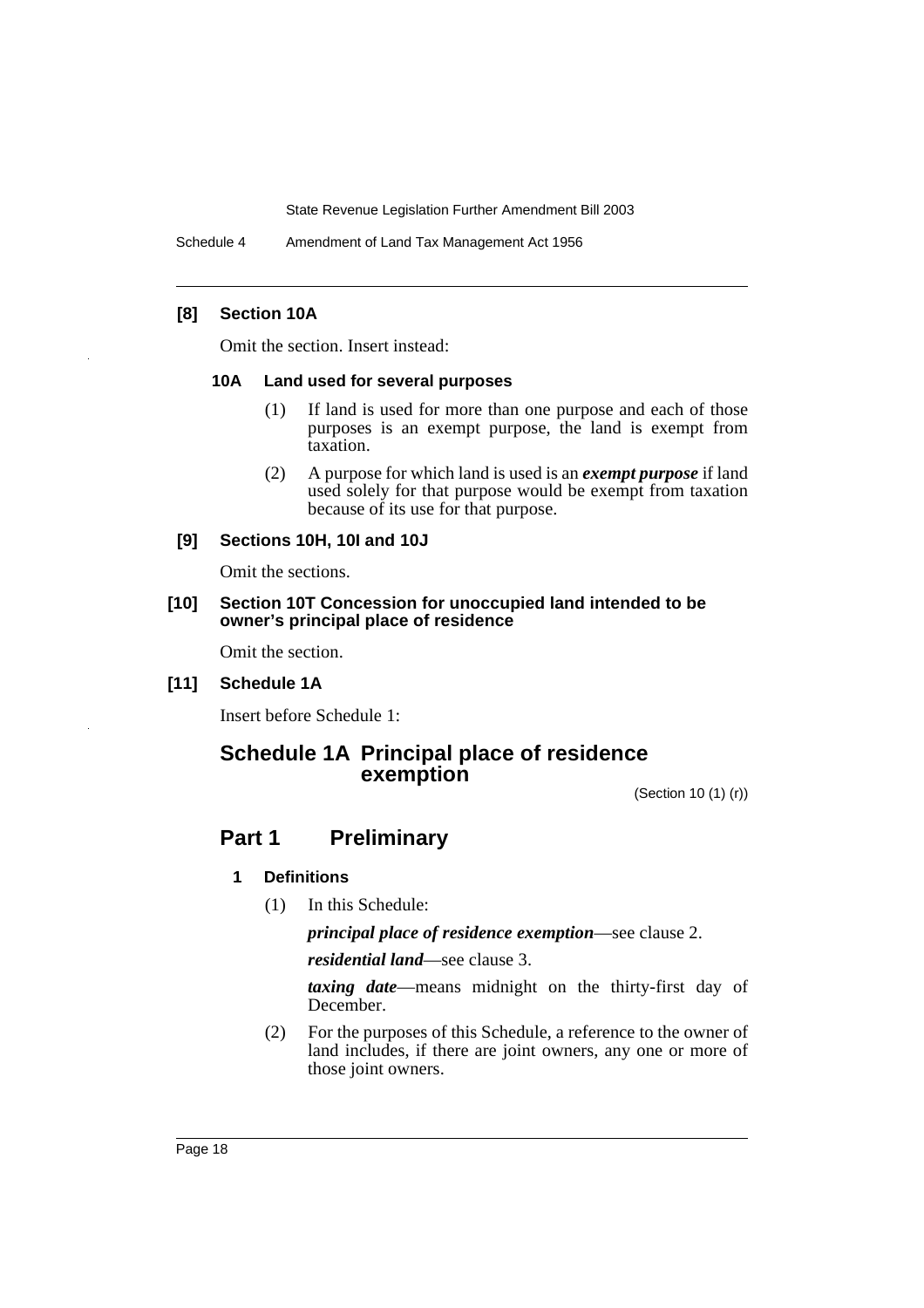Amendment of Land Tax Management Act 1956 Schedule 4

### **Part 2 Principal place of residence exemption**

#### **2 Principal place of residence exemption**

- (1) Land used and occupied by the owner as the principal place of residence of the owner of the land, and for no other purpose, is exempt from taxation under this Act, in respect of the year commencing on 1 January 2004 or any succeeding year, if:
	- (a) the land has a land value in respect of the year of less than the premium tax threshold, and
	- (b) the land is:
		- (i) a parcel of residential land, or
		- (ii) a lot under the *Strata Schemes (Freehold Development) Act 1973* or a lot under the *Strata Schemes (Leasehold Development) Act 1986*.
- (2) Land is not used and occupied as the principal place of residence of a person unless:
	- (a) the land, and no other land, has been continuously used and occupied by the person for residential purposes and for no other purposes since 1 July in the year preceding the tax year in which land tax is levied, or
	- (b) in any other case, the Chief Commissioner is satisfied that the land is used and occupied by the person as the person's principal place of residence.
- (3) If the owner of land is entitled to the exemption conferred by this clause, no other person is liable to be assessed for taxation under this Act in respect of the land during the period of the owner's entitlement to the exemption.
- (4) The exemption conferred by this clause is referred to as the *principal place of residence exemption*.

#### **3 Residential land—meaning**

- (1) In this Schedule, *residential land* means land that is used and occupied for residential purposes and for no other purpose, that use and occupation being use and occupation of a building or buildings designed, constructed or adapted for residential purposes, other than a building or buildings:
	- (a) comprised of lots within a strata plan or residential units, or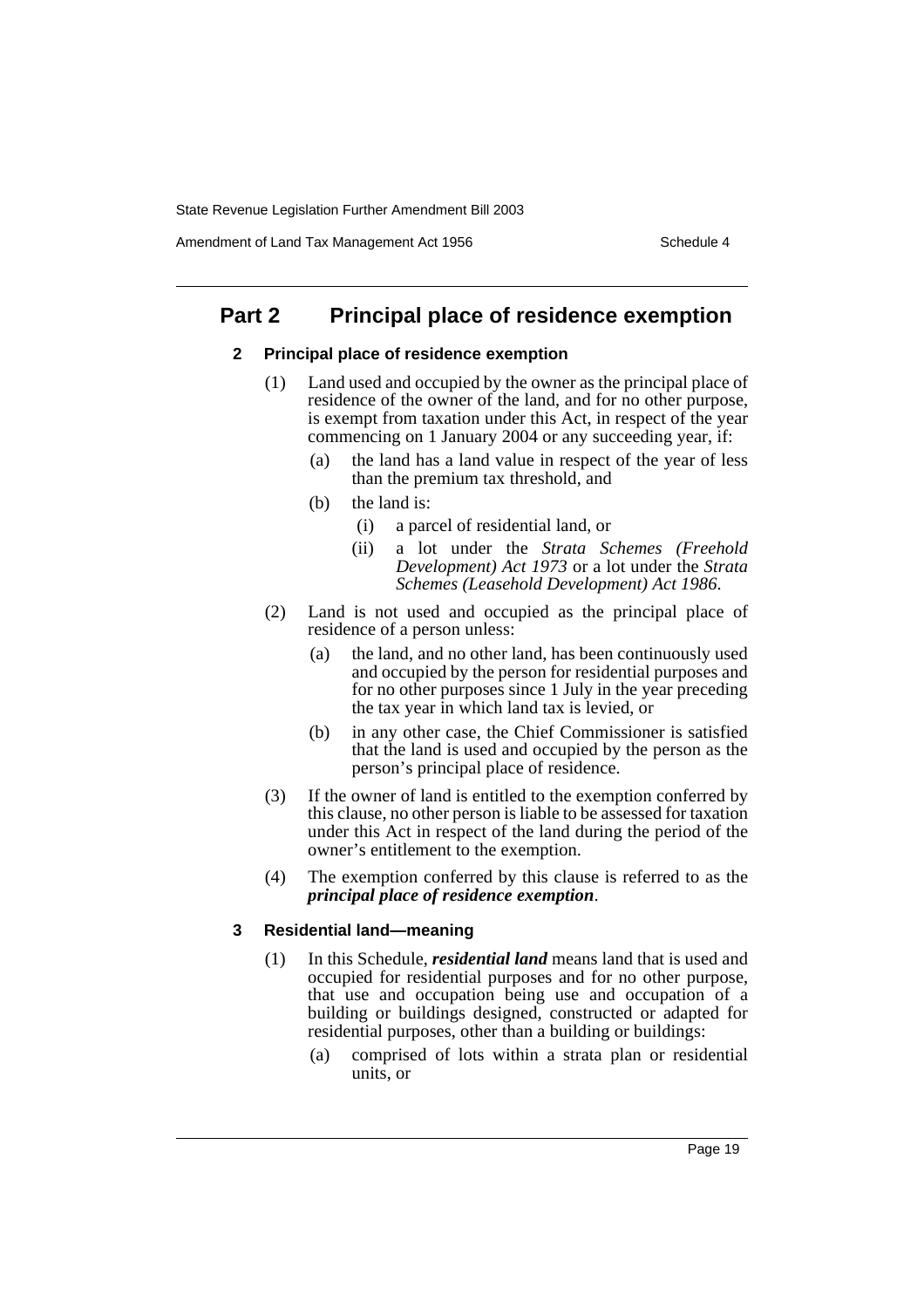- (b) containing (out of the total of all rooms in the building or buildings) occupancies other than that of the owner, or
- (c) from any part of which income is derived.
- (2) Land does not cease to be used and occupied as provided by subclause (1) by reason of there being on that land any building or improvement that is used or occupied for a purpose ancillary to the purposes for which the building is, or the buildings are, designed, constructed or adapted.

**Note.** Clause 4 allows one residential occupancy to be disregarded in applying the principal place of residence exemption. Clause 5 allows the use of land for purposes ancillary to a business conducted at a different place to be disregarded in certain circumstances.

### **Part 3 Concessions in application of principal place of residence exemption**

#### **4 Concession for land on which there is one other residential occupancy**

- (1) For the purposes of the principal place of residence exemption, if a building or buildings used or occupied for residential purposes contains or contain a residential occupancy other than that of the owner, the use of the building or buildings for the purpose of that residential occupancy may be disregarded if:
	- (a) the residential occupancy is an excluded residential occupancy, and
	- (b) the building contains or buildings contain (out of a total of all rooms in the building or buildings) not more than one of those excluded residential occupancies (not including the occupancy of the owner).
- (2) For the purposes of this clause, each of the following residential occupancies is an *excluded residential occupancy*:
	- (a) one room,
	- (b) one suite of rooms (not being a flat) each room of which all occupants of the suite are entitled to occupy,
	- (c) one flat,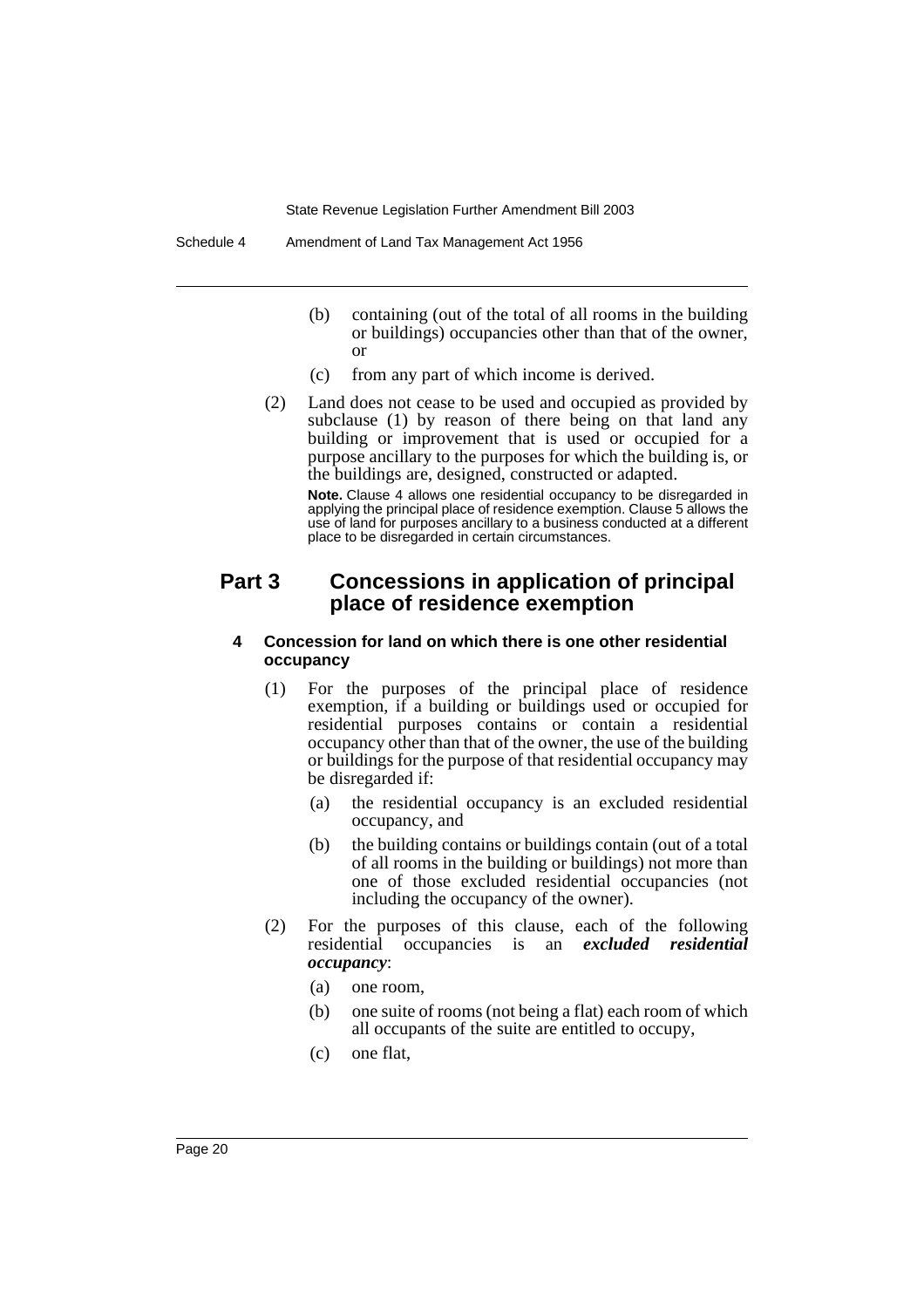Amendment of Land Tax Management Act 1956 Schedule 4

- (d) one suite of rooms (not being a flat) each room of which all occupants of the suite are entitled to occupy, and one room,
- (e) one flat and one room,
- (f) 2 rooms, each of which is separately occupied.
- (3) Accordingly, land does not cease to be residential land because there is on the land one, but not more than one, such excluded residential occupancy, even if income is derived from the residential occupancy.

#### **5 Concession for land used for incidental business purposes**

- (1) For the purposes of the principal place of residence exemption, if land owned by a person is used and occupied by the owner primarily for residential purposes but not more than one room is used primarily for business purposes, the use of the land for the purpose of the business may be disregarded if the business is primarily conducted elsewhere.
- (2) Accordingly, land does not cease to be residential land because of the use of one room primarily for business purposes, even if income is derived from the use of the land for that purpose.
- (3) Nothing in this clause affects, or is affected by, clause 3.

#### **6 Concession for unoccupied land intended to be owner's principal place of residence**

- (1) If the Chief Commissioner is satisfied that the owner of unoccupied land intends to use and occupy the land solely as his or her principal place of residence, the owner is taken, for the purposes of the principal place of residence exemption, to use and occupy that land as his or her principal place of residence.
- (2) This clause does not apply unless the Chief Commissioner is satisfied that:
	- (a) the land is unoccupied because the owner intends to carry out, or is carrying out, building or other works necessary to facilitate his or her intended use and occupation of the land as a principal place of residence, and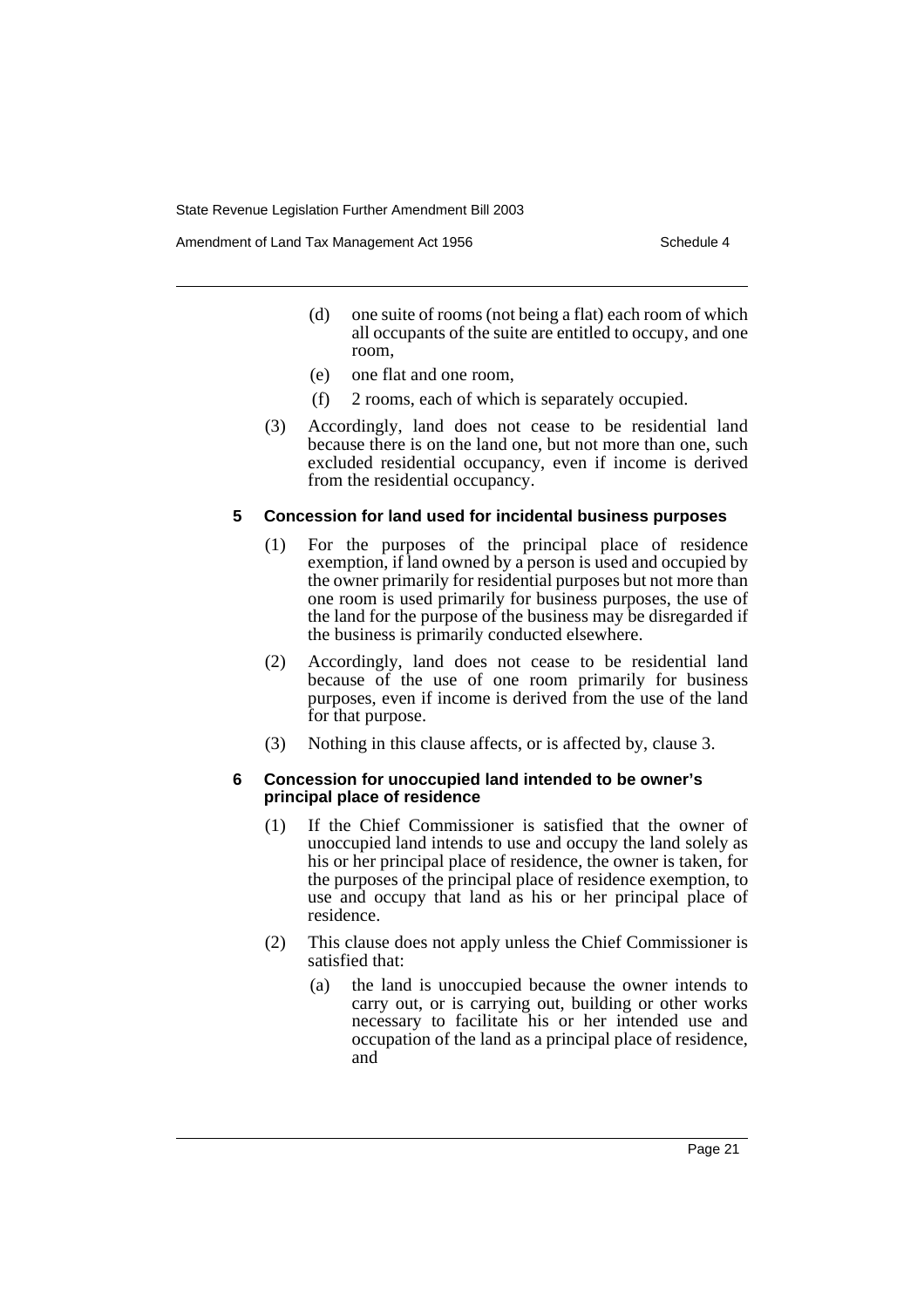Schedule 4 Amendment of Land Tax Management Act 1956

- (b) if those building or other works have physically commenced on the land, no income has been derived from the use and occupation of the land since that commencement, and
- (c) the intended use and occupation of the land is not unlawful.
- (3) This clause applies in respect of the assessment of a person's ownership of land only in the period of:
	- (a) 2 tax years immediately following the year in which the person became owner of the land, or
	- (b) if the land is used and occupied for residential purposes by a person other than the owner at any time after the person became owner, 2 tax years immediately following the tax year in which the building or other works necessary to facilitate the owner's intended use and occupation of the land are physically commenced on the land.
- (4) The Chief Commissioner may extend the period in which this clause applies if satisfied that:
	- (a) there is a delay in the completion or, in a case referred to in subclause (3) (b), the commencement of the building or other works necessary to facilitate the owner's intended use and occupation of the land, and
	- (b) the delay is due primarily to reasons beyond the control of the owner.
- (5) If the principal place of residence exemption applies by operation of this clause to land not actually used and occupied by a person as his or her principal place of residence on a taxing date, that exemption is revoked if the person fails to actually use and occupy the land as his or her principal place of residence by the end of the period in which this clause applies in respect of the assessment of the person's ownership of the land and to continue to so use and occupy the land for at least 6 months.
- (6) The effect of the revocation is that the principal place of residence exemption is taken not to have applied to the land in respect of any tax year to which, but for the revocation, it would have applied. Land tax liability is to be assessed or reassessed accordingly.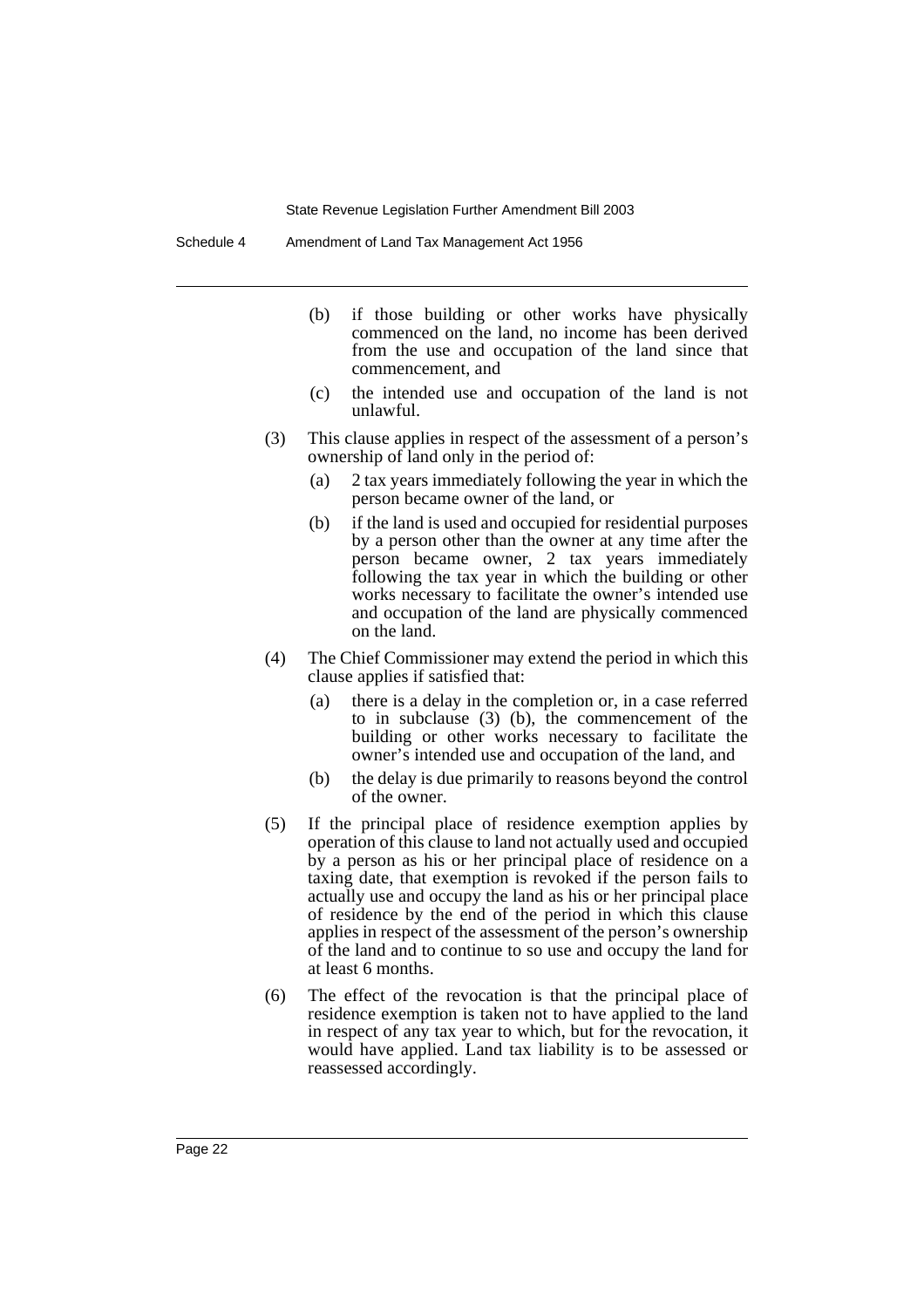Amendment of Land Tax Management Act 1956 Schedule 4

- (7) This clause does not apply in respect of land owned by a person if:
	- (a) the person or any member of the person's family (within the meaning of clause 12) is entitled to have his or her actual use and occupation of other land taken into account under section 9C or under this Schedule, or
	- (b) the person or any joint owner of the land owns land outside New South Wales that is the principal place of residence of the person or joint owner, or
	- (c) the land, or the land if combined with any adjoining land of which the person is an owner, is capable of having more than 2 residences or residential units lawfully built on it.
- (8) For the purposes of this clause:

*unoccupied land* means land that is not being used or occupied for any purpose.

#### **7 Concession for sale of former principal place of residence**

- (1) If the Chief Commissioner is satisfied that, on a taxing date (*the relevant taxing date*):
	- (a) a person is the owner of land (*the former residence*) that was the principal place of residence of the person on the relevant taxing date or was the principal place of residence of the person on the preceding taxing date, and
	- (b) the person is the owner of other land (*the new residence*) that is being or is intended to be used and occupied by the person as his or her principal place of residence,

both the former residence and the new residence are taken, for the purpose of the principal place of residence exemption, to be used and occupied by the person as the person's principal place of residence on the relevant taxing date.

- (2) This clause applies in respect of land owned by a person only if the Chief Commissioner is satisfied that:
	- (a) the former residence has not been used or occupied except as the person's principal place of residence, and no income has been derived from the use or occupation of the residence, since the preceding 1 July, except: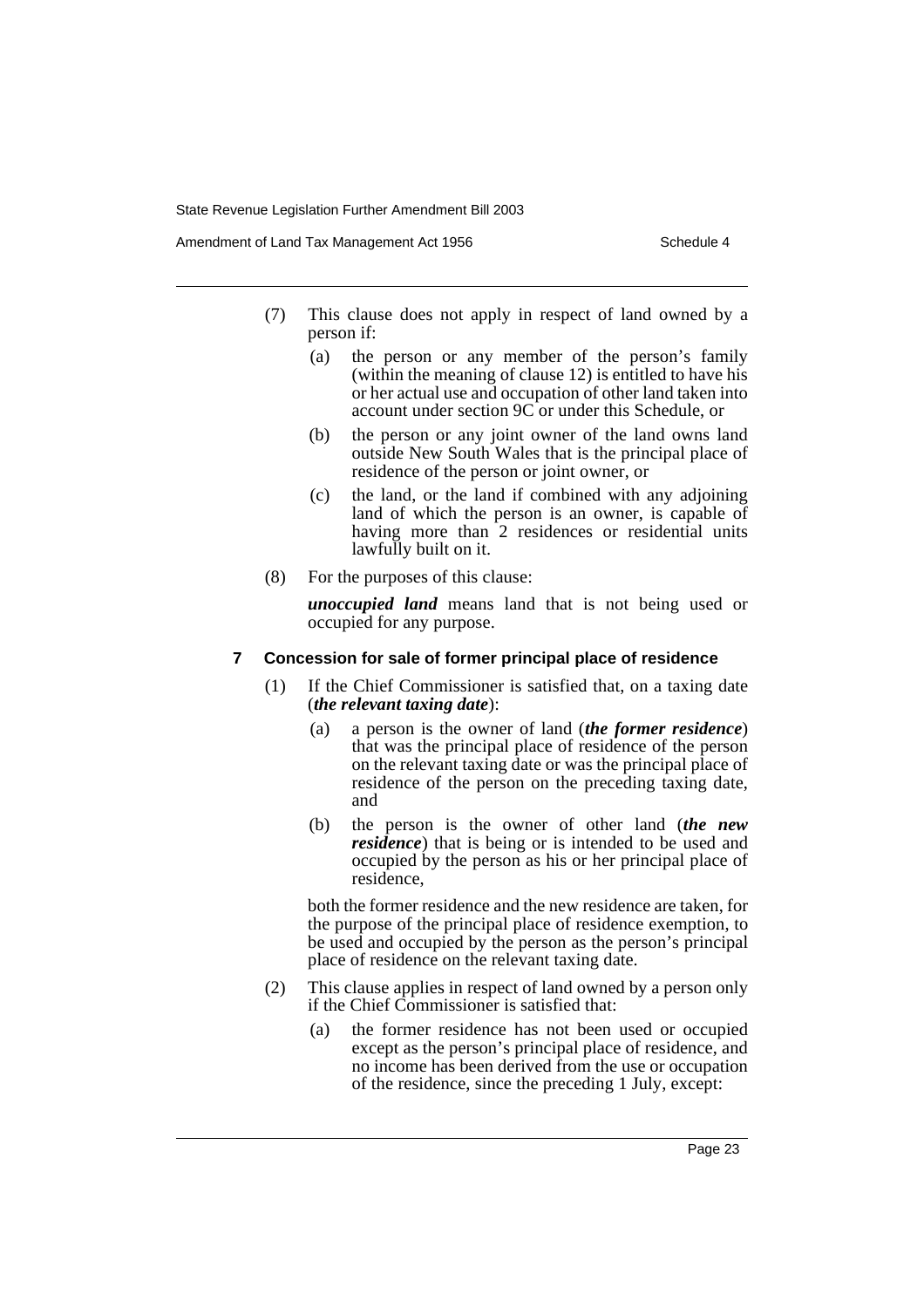- (i) income derived from an excluded residential occupancy (within the meaning of clause 4), or
- (ii) income derived under a lease or licence entered into by the purchaser under a contract for the sale of the former residence for a period pending completion of the sale, and
- (b) the person became the owner of the new residence within the period of 6 months before the relevant taxing date, and
- (c) since the person became owner of the new residence the new residence has not been used or occupied except:
	- (i) as the person's principal place of residence, or
	- (ii) by a tenant under a lease entered into by the previous owner, and
- (d) the person intends to dispose of the former residence within 6 months after the relevant taxing date.
- (3) If the principal place of residence exemption applies by operation of this clause to land not actually used and occupied by a person at the relevant taxing date, the exemption is revoked if:
	- (a) the person fails to dispose of the former residence within 6 months after the relevant taxing date, or such further period as may be approved by the Chief Commissioner, or
	- (b) the person is not actually using and occupying the new residence as his or her principal place of residence by the next taxing date immediately following the relevant taxing date.
- (4) The effect of the revocation is that the principal place of residence exemption is taken not to have applied in respect of any tax year to which, but for the revocation, it would have applied. Land tax liability is to be assessed or reassessed accordingly.
- (5) For the purposes of this clause, a person *disposes* of a former residence if:
	- (a) the person ceases to be an owner of the former residence, or
	- (b) the person enters into an agreement for the sale of the former residence.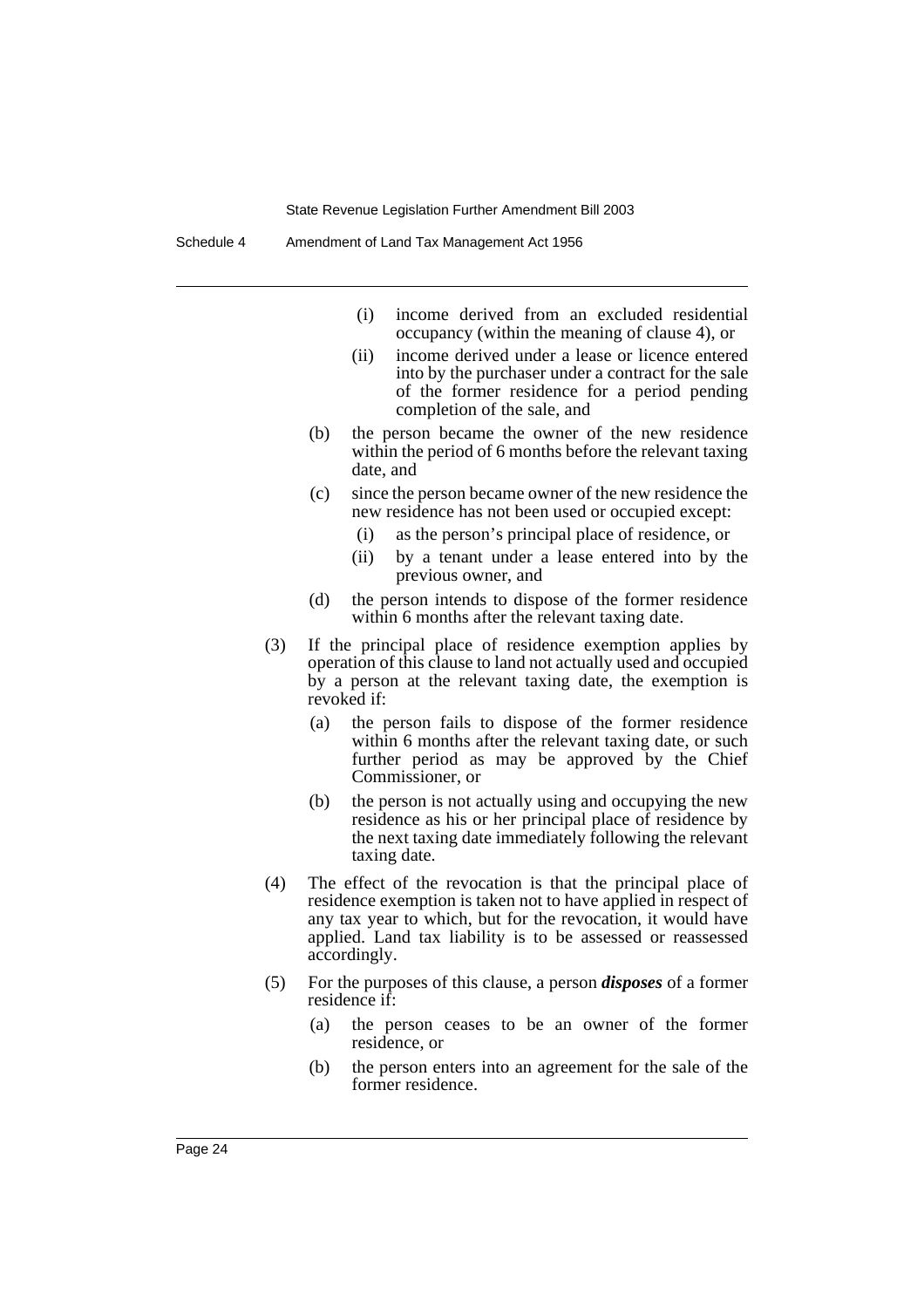Amendment of Land Tax Management Act 1956 Schedule 4

#### **8 Concession for absences from former residence**

- (1) If the Chief Commissioner is satisfied that:
	- (a) a person is the owner of land (*the former residence*) that has been used and occupied by the person as his or her principal place of residence for a continuous period of at least 6 months, and
	- (b) the person uses and occupies other land (whether or not in New South Wales), that is not owned by the person, as his or her principal place of residence,

the person is taken, for the purpose of the principal place of residence exemption, to continue to use and occupy the former residence as his or her principal place of residence.

- (2) The maximum period for which a person may be taken, under this clause, to continue to use and occupy a former residence as a principal place of residence is 6 years starting at the end of the last period (of at least 6 months) during which the former residence was used and occupied by the person as a principal place of residence (not including any period for which the person may be taken, under clause 7 or this clause, to have used and occupied the former residence as a principal place of residence).
- (3) If the principal place of residence exemption applies to the former residence of a person by operation of this clause, the exemption is revoked if the person is the owner of the former residence at the end of the 6-year period referred to in subclause (2) and fails:
	- (a) to resume actual use and occupation of the residence as a principal place of residence by the end of that period, and
	- (b) to continue that use and occupation for at least 6 months.
- (4) The effect of the revocation is that the principal place of residence exemption is taken not to have applied to the former residence in respect of any tax year to which, but for the revocation, it would have applied. Land tax liability is to be assessed or reassessed accordingly.
- (5) If the principal place of residence exemption is revoked, the reassessment of land tax liability more than 5 years after an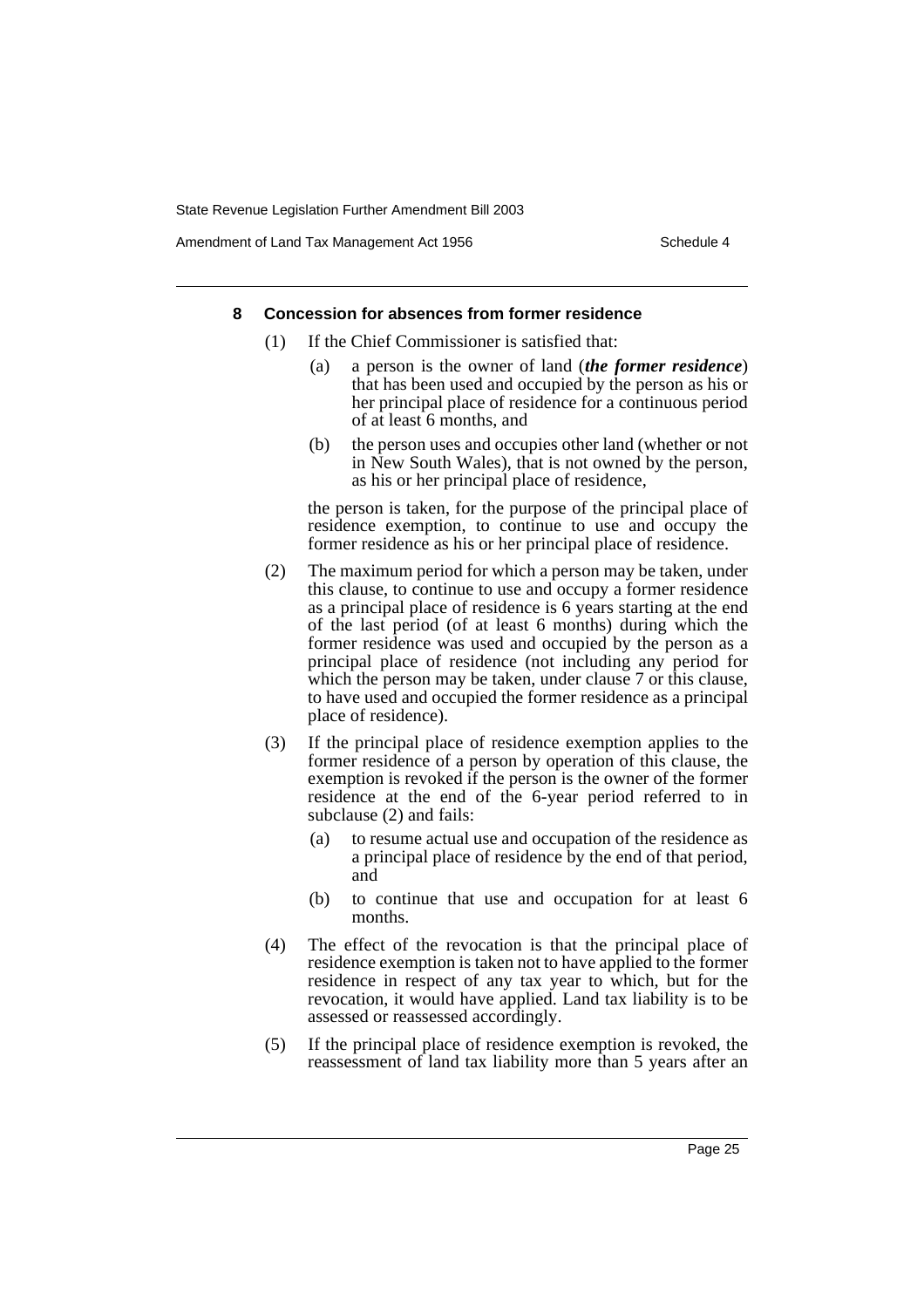Schedule 4 Amendment of Land Tax Management Act 1956

initial assessment was made in respect of the land is authorised.

**Note.** Section 9 of the Taxation Administration Act 1996 provides the Chief Commissioner cannot make a reassessment of tax liability more than 5 years after an initial assessment. That provision does not apply if reassessment after that period is authorised by a taxation law.

- (6) This clause applies in respect of the assessment of a person's ownership of land in a tax year only if the Chief Commissioner is satisfied that no income has been derived from the use or occupation of the former residence in the preceding tax year, except as permitted by subclause (7).
- (7) Income may be derived from the use or occupation of the former residence in a tax year if:
	- (a) the income is derived from a lease, licence or other arrangement under which a person has a right to occupy the former residence and the total period for which any such right of occupation is conferred does not exceed 6 months in the tax year, or
	- (b) the income is derived from any arrangement under which a person occupies the former residence, but the income is no more than is reasonably required to cover council, water and energy rates and charges and maintenance costs of the owner in respect of the residence.
- (8) This clause is subject to clause 12 (which limits members of a family to one principal place of residence exemption).

#### **9 Concession on death of owner**

- (1) If, immediately before the death of a person, the person was an owner of residential land and used and occupied the land as his or her principal place of residence, liability for land tax in respect of the land is to be assessed as if the person had not died and had continued to so use and occupy the land.
- (2) Subclause (1) operates only until whichever of the following happens first:
	- (a) a period of 12 months expires after the date of the deceased's death,
	- (b) the deceased's interest in the land vests in a person (other than as the deceased's personal representative) pursuant to the administration of the deceased's estate.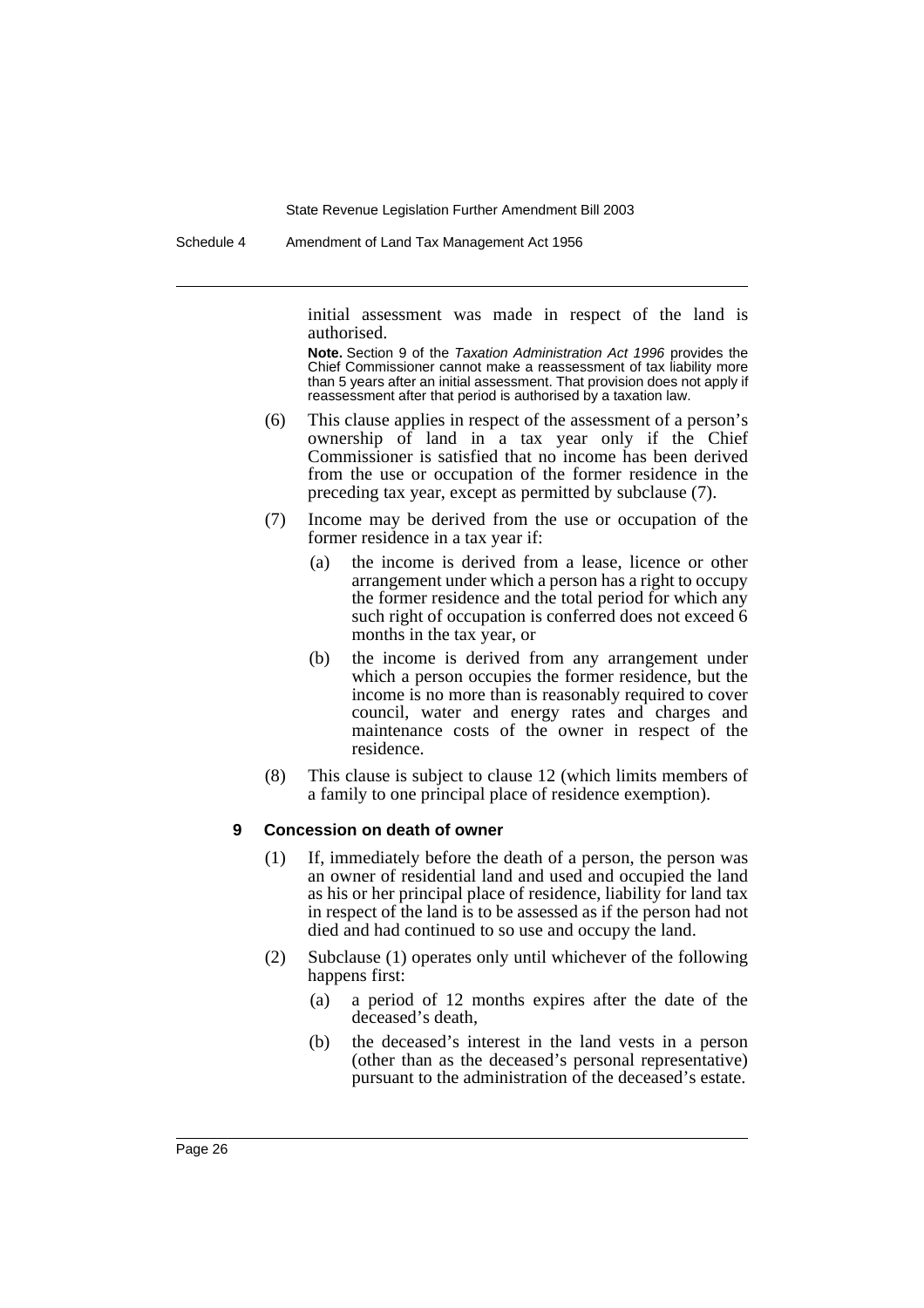Amendment of Land Tax Management Act 1956 Schedule 4

- (3) If the deceased's interest in the land has not vested in a person (except as the deceased's personal representative) within 12 months after the deceased's death, the Chief Commissioner may extend (and further extend) the period of 12 months referred to in subclause (2) but only if satisfied that:
	- (a) a person is using and occupying the land as his or her principal place of residence, and
	- (b) that person is likely to be a person in whom the deceased's interest in the land vests pursuant to the administration of the deceased's estate.
- (4) Such an extension or further extension by the Chief Commissioner can only be granted in writing and can be withdrawn by the Chief Commissioner at any time by notice in writing given to the deceased's personal representative.
- (5) For the purposes of this section, if the deceased is a registered proprietor under the *Real Property Act 1900* in respect of his or her interest in the land, the deceased's interest in the land is taken to vest in another person when that other person is registered as the proprietor of that interest under that Act.

#### **10 Concession for tenancy following death of owner**

For the purposes of the principal place of residence exemption, if the owner of land dies and the land is used and occupied as the principal place of residence of:

- (a) a person using and occupying the land under a right of occupancy created by the will of that owner, or
- (b) a person (other than a tenant) who resided with that owner immediately before his or her death and who continues to use and occupy the land with the permission of the deceased person's personal representative, or of any other person, granted under a power or right conferred by the will of that owner,

then the person who so uses and occupies the land is taken to be the owner of the land, but only while that use and occupation continues.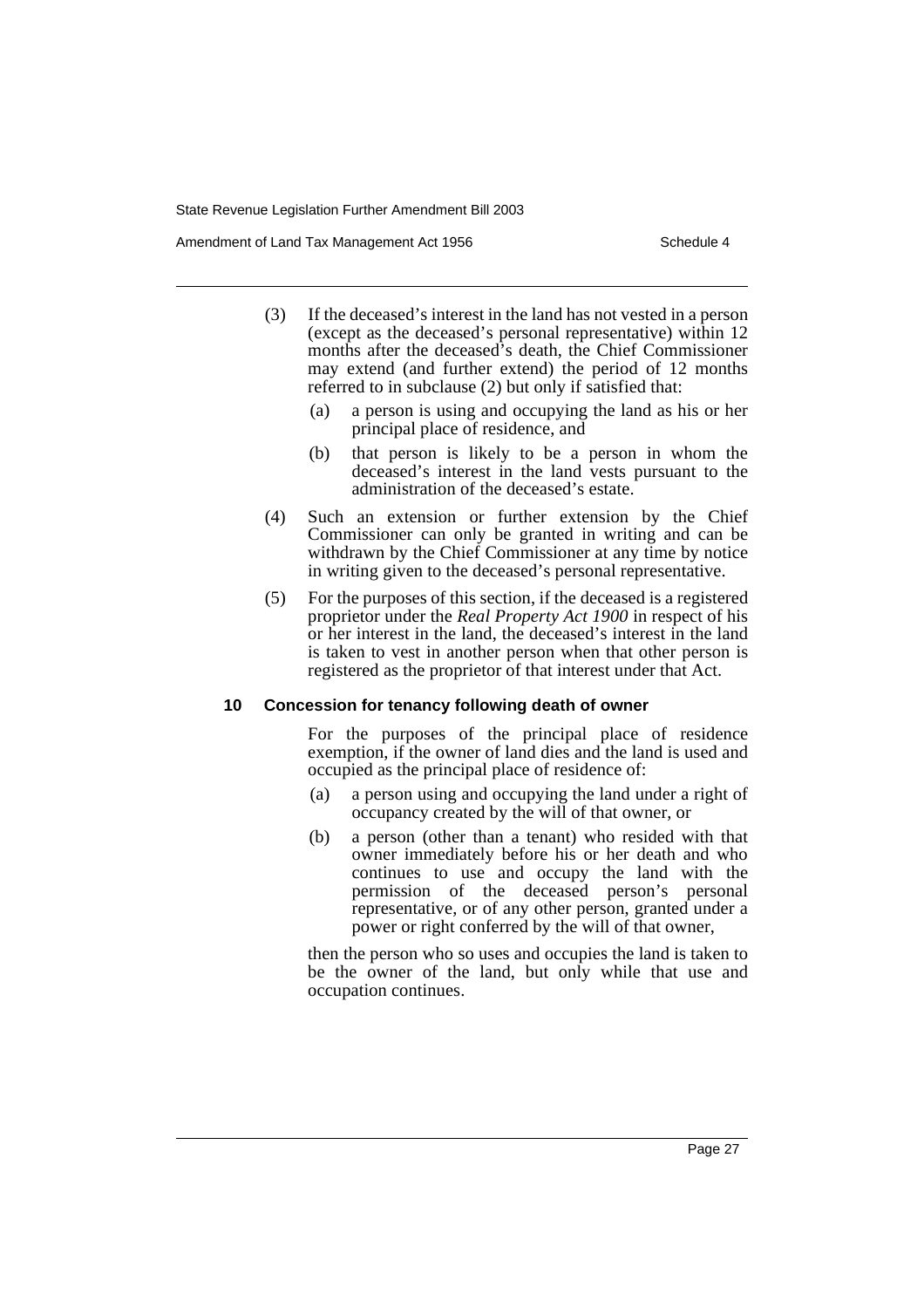### **Part 4 Restrictions**

#### **11 Exemption does not apply to land owned by companies and trustees**

- (1) Land is not exempt from taxation under the principal place of residence exemption if:
	- (a) the land is owned by a company, unless the land is owned by a trustee company acting in its representative capacity or a company acting in its capacity as trustee of a concessional trust, or
	- (b) the owner of the land, or each of the joint owners, who use and occupy the land as a principal place of residence is an owner only by reason of being a trustee, or
	- (c) the land is owned, or jointly owned, by a person who is a trustee acting in the person's capacity as trustee of a special trust.

**Note.** The expression **trustee company** (as referred to in subclause (1) (a)) is defined in section 3 (1).

- (2) For the purposes of the principal place of residence exemption, land that is owned by a company acting in its capacity as trustee of a concessional trust is taken to be used and occupied as the principal place of residence of the owner of the land only if the person, or one of the persons, who so uses and occupies the land is a person who is a beneficiary of the trust.
- (3) For the purposes of this clause, land that is a parcel of residential land or a lot under the *Strata Schemes (Freehold Development) Act 1973* is owned by a company if:
	- (a) the land is owned by a company, or
	- (b) the land is owned on behalf of a company and is land of which a mortgagee or person (by way of security for money) is in possession, or
	- (c) the land is owned by a trustee for or on behalf of a company, or
	- (d) a company is a joint owner of the land with any other person.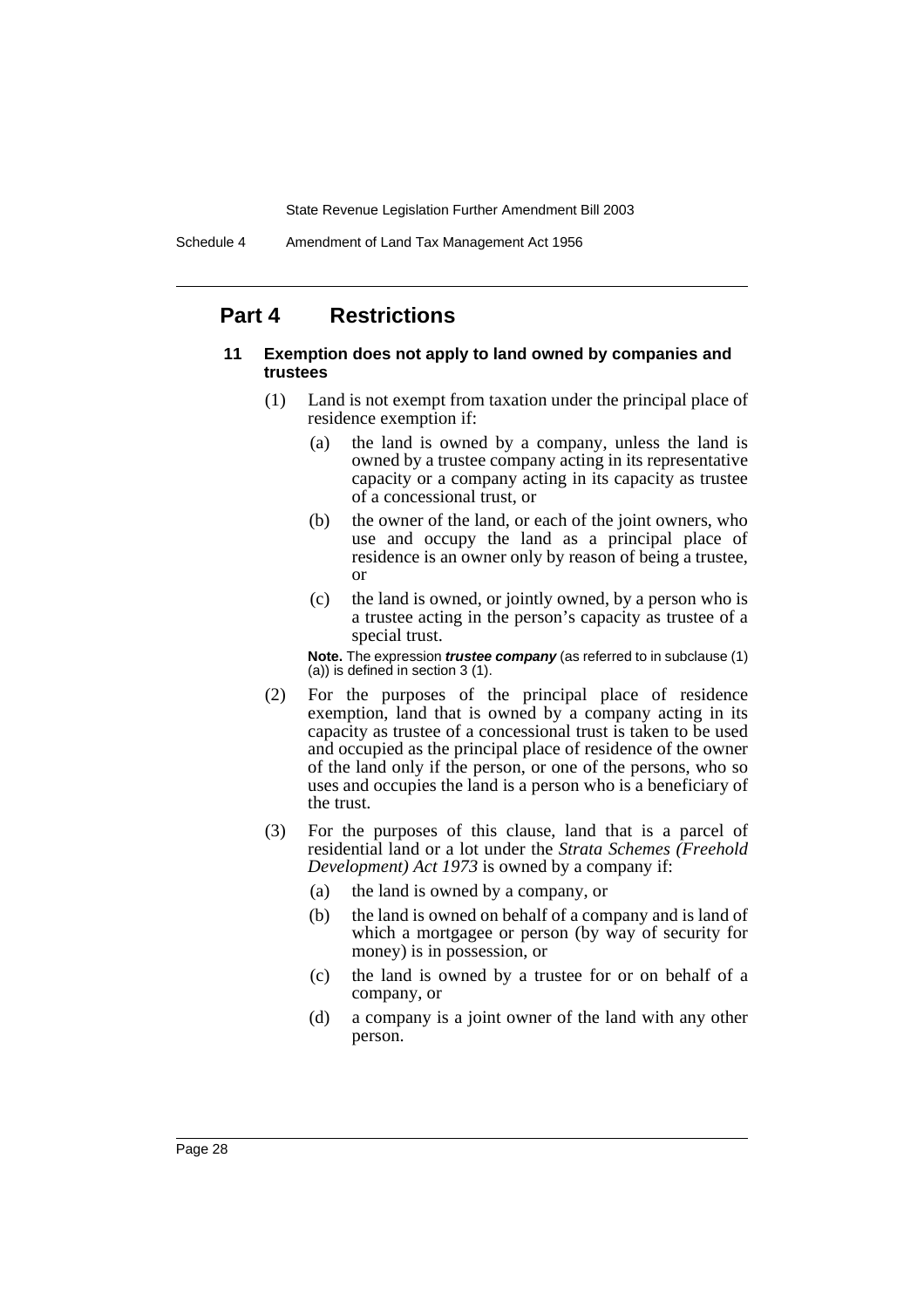Amendment of Land Tax Management Act 1956 Schedule 4

- (4) For the purposes of this clause, land that is a lot under the *Strata Schemes (Leasehold Development) Act 1986* is owned by a company if:
	- (a) the lot is leased by a company, or
	- (b) the lot is leased on behalf of a company and is land of which a mortgagee or person (by way of security for money) is in possession, or
	- (c) the lot is leased by a trustee for or on behalf of a company, or
	- (d) a company is jointly assessable in respect of the lot with any other person.
- (5) For the purposes of this clause, a person is a *beneficiary* of a trust if the person is a person, or a member of a class of persons:
	- (a) in whose favour, by the terms of the trust, capital or income the subject of the trust may be applied:
		- (i) in the event of the exercise of a power or discretion in favour of the person, or
		- (ii) in the event that a discretion conferred under the trust is not exercised, or
	- (b) entitled or permitted, under the terms of the trust, to use and occupy land that is the subject of the trust.

#### **12 Only one principal place of residence for all members of same family**

- (1) For the purposes of the principal place of residence exemption, only one place of residence may be treated as the principal place of residence of all members of the same family.
- (2) If members of a family own (whether jointly or separately) more than one residence used and occupied by any of them as a principal place of residence, the Chief Commissioner is to treat the one place of residence elected as the principal place of residence of the family as the principal place of residence of all members of the family in respect of a tax year.
- (3) Such an election is to be made, by or on behalf of the members of the family, in writing and must be lodged with the Chief Commissioner within the period for the lodging of objections under section 89 of the *Taxation Administration Act 1996*.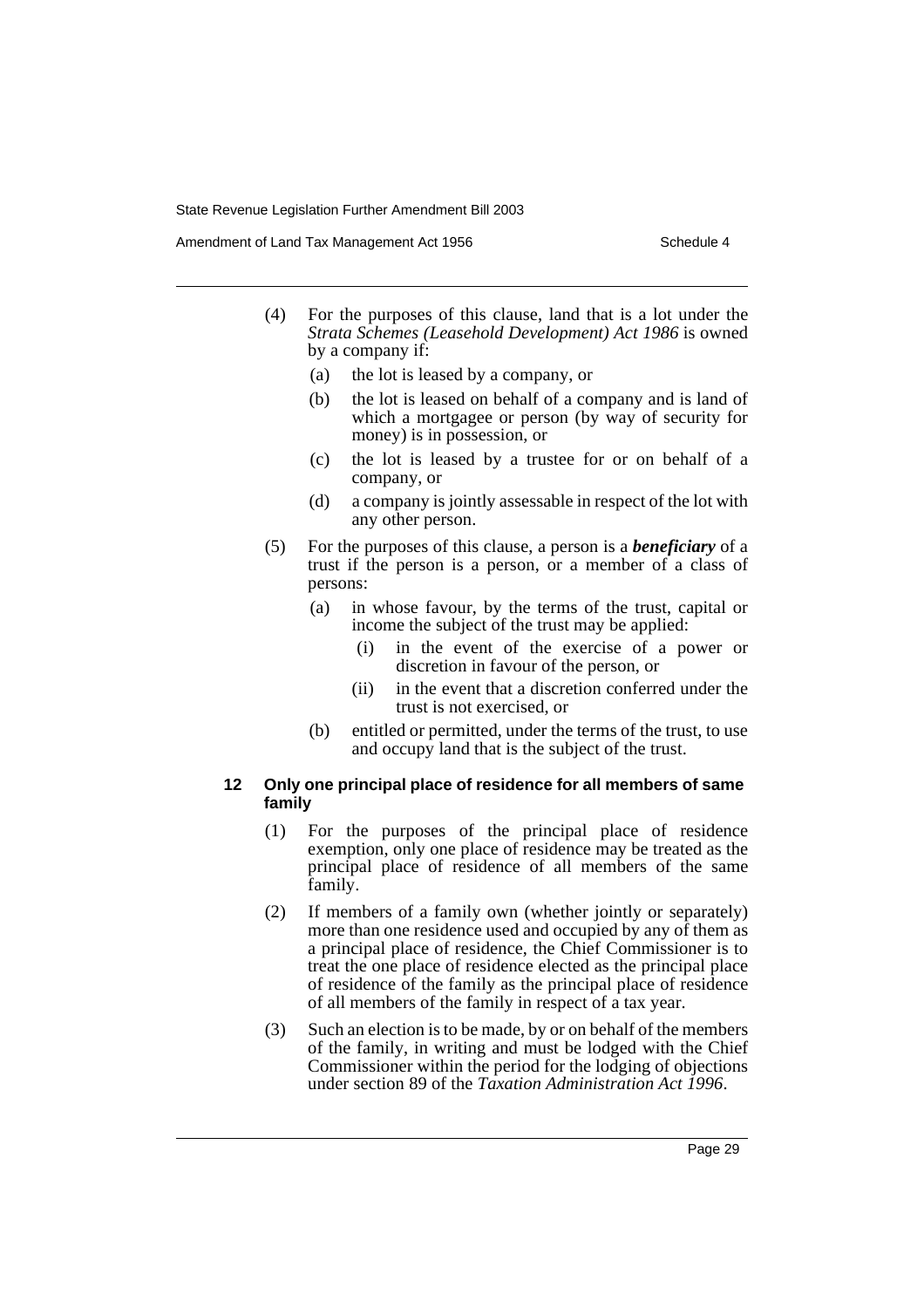Schedule 4 Amendment of Land Tax Management Act 1956

- (4) An election may be made, in respect of a tax year, by the end of the period allowed for the lodging of an objection to a notice of assessment of land tax liability (being an initial assessment of land tax liability) for that tax year.
- (5) If an election is not made, the Chief Commissioner is to treat the residence that has the highest land value for land tax purposes as the principal place of residence of all members of the family.
- (6) For the purposes of this clause, a *family* consists of the following:
	- (a) a person and his or her spouse (if any),
	- (b) any dependent child or dependent step-child of the person and his or her spouse (or of either of them) who ordinarily resides with the person or his or her spouse.
- (7) A person is the *spouse* of another person if:
	- (a) they are legally married, or
	- (b) they are living together as a couple in a de facto relationship within the meaning of the *Property (Relationships) Act 1984*.
- (8) However, if the Chief Commissioner is satisfied that a person:
	- (a) is legally married to another person but not cohabiting with that other person, and
	- (b) has no intention of resuming cohabitation with that other person,

the person is not to be regarded as the spouse of that other person and if a dependent child or dependent step-child of the person has a joint interest in the principal place of residence of the spouse, that interest is to be disregarded.

- (9) A person who is the child or step-child of another person is a *dependent child* or a *dependent step-child* if the person is under 18 years of age and is not legally married.
- (10) Nothing in this clause prevents more than one residence from being treated as the principal place of residence of members of a family under clause 7 (Concession for sale of former principal place of residence).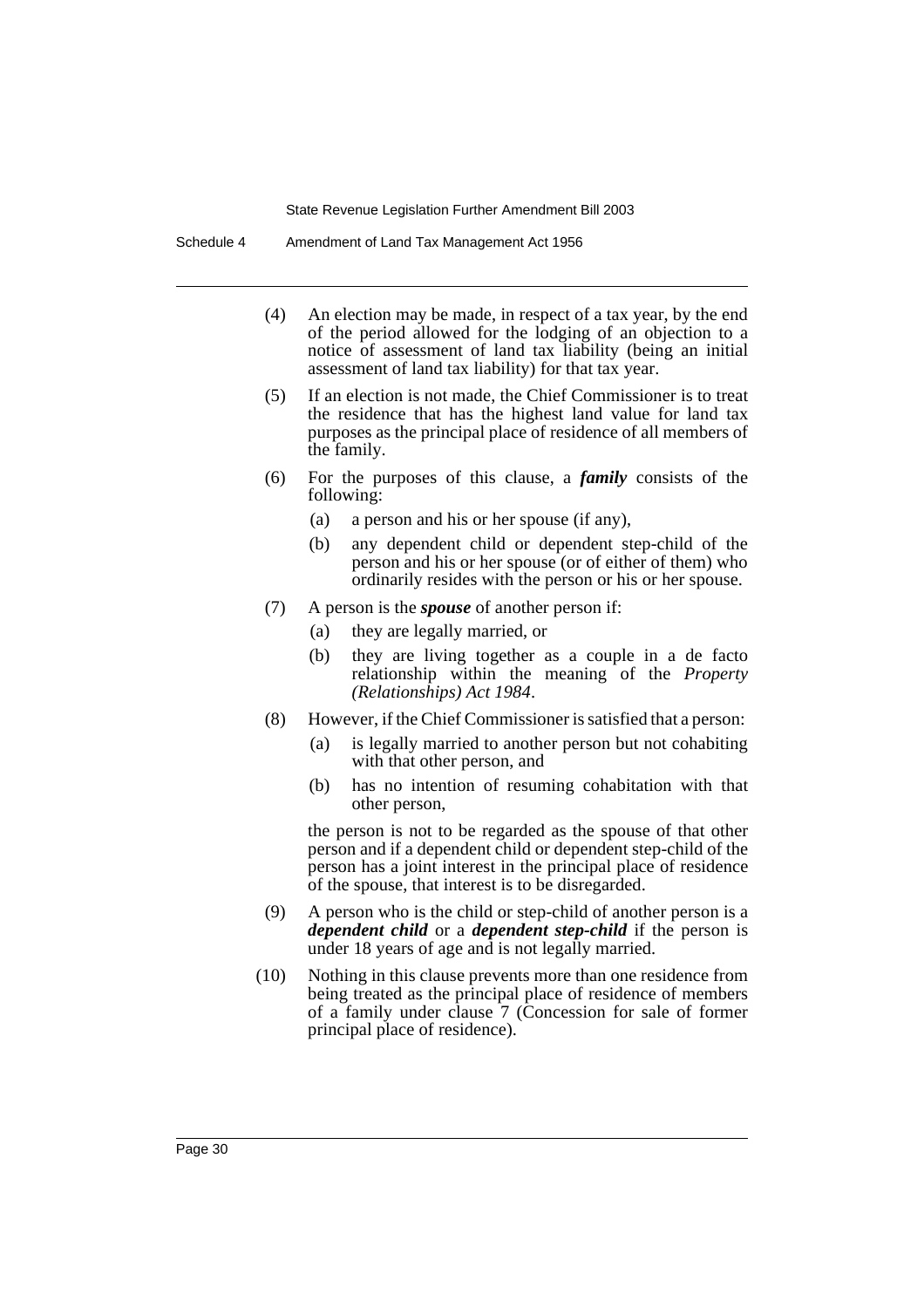Amendment of Land Tax Management Act 1956 Schedule 4

#### **[12] Schedule 2 Savings and transitional provisions**

Insert at the end of clause 1A (1):

*State Revenue Legislation Further Amendment Act 2003* (to the extent that it amends this Act)

### **[13] Schedule 2, Part 15**

Insert after Part 14:

### **Part 15 Provisions consequent on enactment of State Revenue Legislation Further Amendment Act 2003**

#### **33 Definition**

In this Part:

*2003 amending Act* means the *State Revenue Legislation Further Amendment Act 2003*.

### **34 Amendment to definition of "special trust"**

The amendment made to section 3A by the 2003 amending Act is taken to have had effect from 31 December 2002.

#### **35 Application of principal place of residence exemption amendments**

- (1) The amendments made to this Act by the 2003 amending Act (other than the amendments referred to in clause 34) apply in respect of a land tax year commencing on or after 1 January 2004 and do not affect any existing liability for land tax.
- (2) Subject to subclause (1), a reference in Schedule 1A to the principal place of residence exemption, in relation to land owned and occupied as a principal place of residence before 31 December 2003, is a reference to section 10 (1) (r) of this Act (as in force immediately before its substitution by the 2003 amending Act).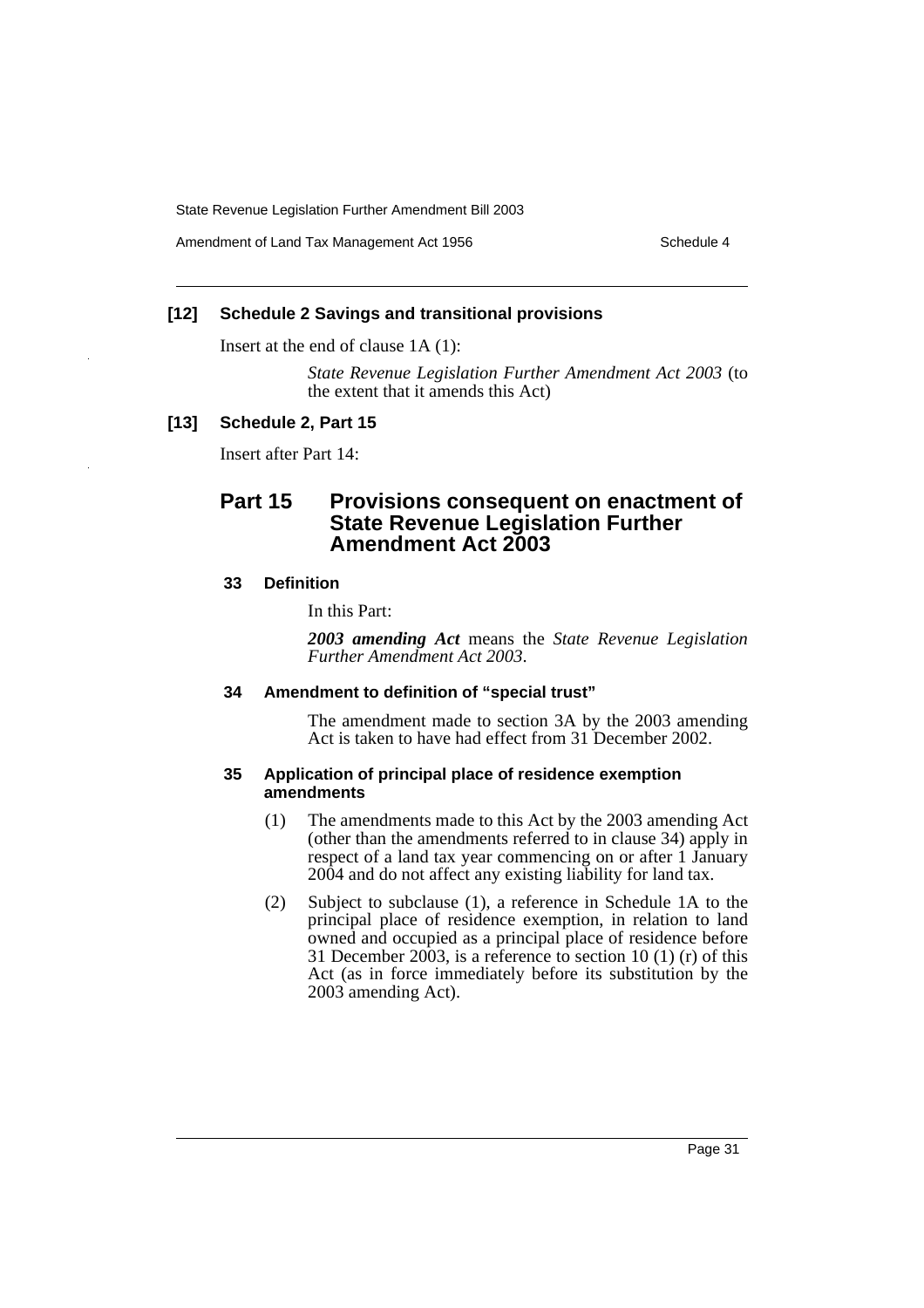Schedule 4 Amendment of Land Tax Management Act 1956

(3) Subject to subclause (1), a reference in clause 8 of Schedule 1A to a period in which land was actually used and occupied as a principal place of residence by the owner extends to any such period that occurred, or started, before 31 December 2003.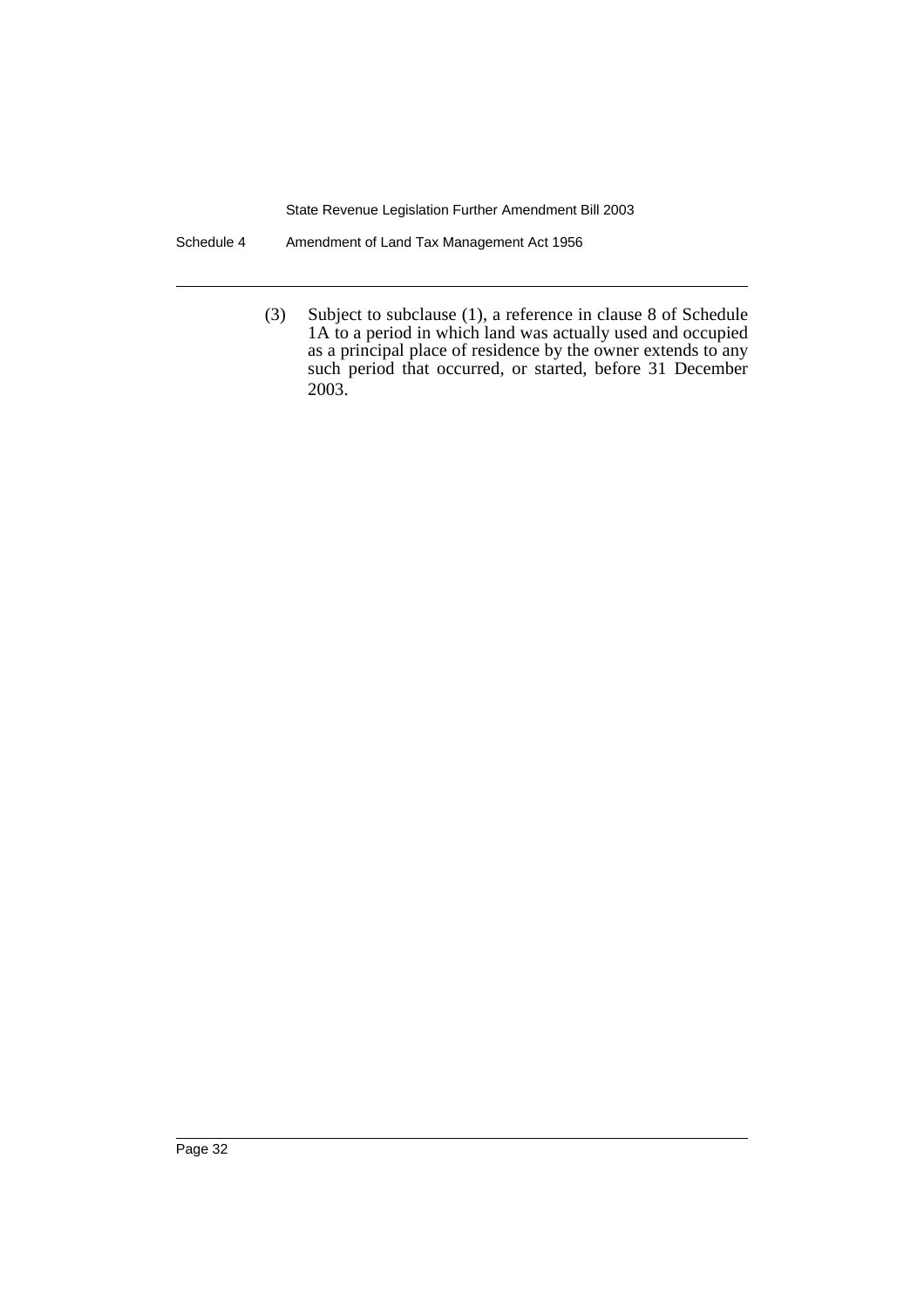Amendment of Pay-roll Tax Act 1971 Schedule 5

### **Schedule 5 Amendment of Pay-roll Tax Act 1971**

(Section 3)

#### **[1] Section 6 Wages liable to pay-roll tax**

Insert at the end of section  $6(1)(c)$ :

, or

- (d) are wages that are paid or payable outside New South Wales for services performed or rendered partly in New South Wales, other than:
	- (i) wages so paid or payable for services performed or rendered mainly in another State that are liable to pay-roll tax under a provision of a corresponding law, or
	- (ii) wages so paid or payable for services performed or rendered partly but not mainly in New South Wales and partly but not mainly in at least one other State, if pay-roll tax is paid under a corresponding law, or
	- (iii) wages so paid or payable for services ordinarily performed or rendered in another country if the person does not regularly perform or render services in Australia.

#### **[2] Section 10 Exemptions from pay-roll tax**

Insert at the end of section 10  $(1)$   $(q)$ :

, or

(r) by a joint government enterprise that has the function of allocating funds for water savings projects.

#### **[3] Part 5A Recovery of tax from directors and former directors of corporations**

Omit the Part.

#### **[4] Schedule 6 Savings, transitional and other provisions**

Insert at the end of clause 1 (1):

*State Revenue Legislation Further Amendment Act 2003* (to the extent that it amends this Act)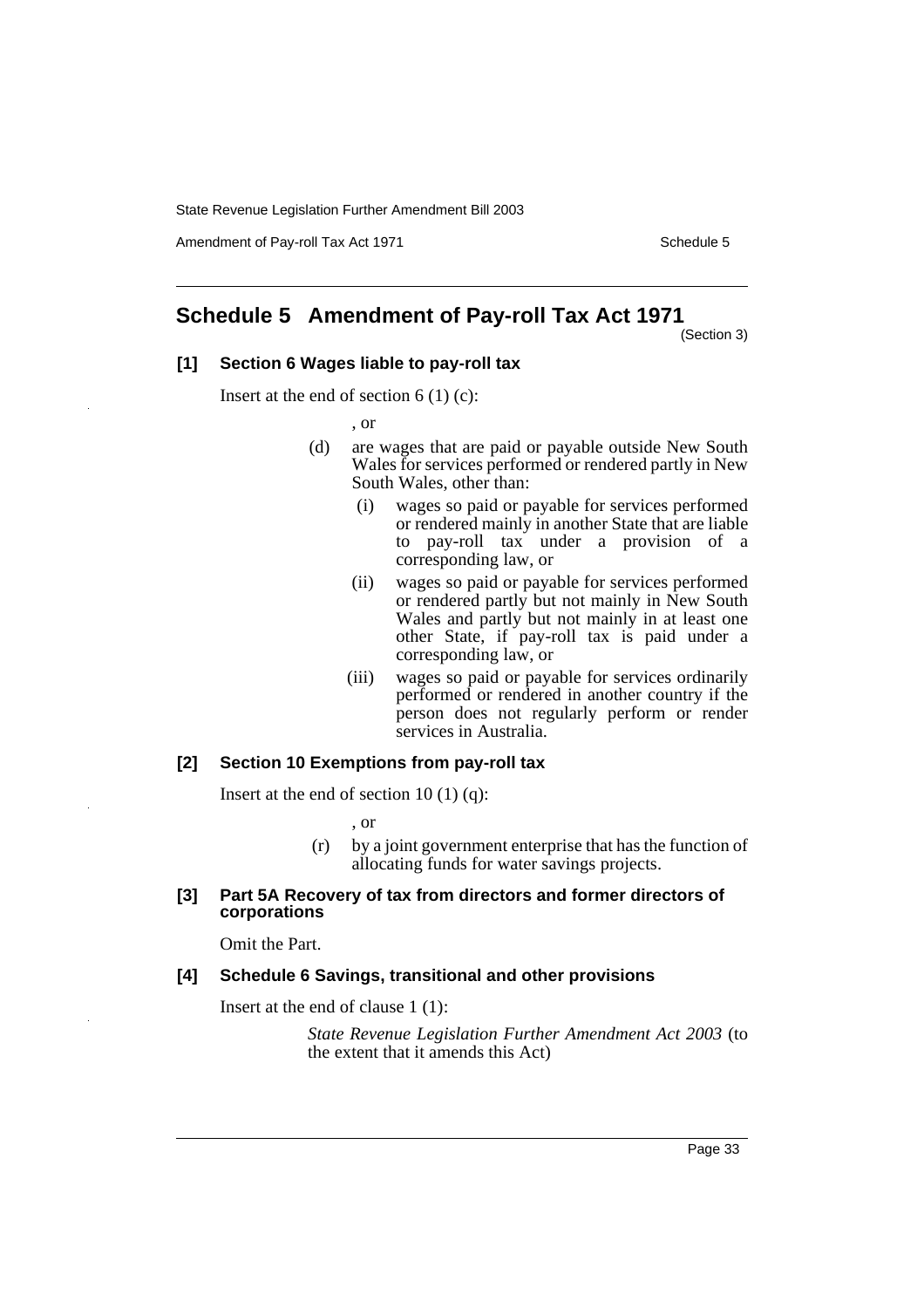Schedule 5 Amendment of Pay-roll Tax Act 1971

### **[5] Schedule 6, Part 10**

Insert after Part 9:

### **Part 10 Provisions consequent on enactment of State Revenue Legislation Further Amendment Act 2003**

#### **17 Effect of repeal of Part 5A**

- (1) Anything commenced to be done under Part 5A before the date of its repeal by the *State Revenue Legislation Further Amendment Act 2003* may be continued to be done after its repeal and may be completed as if Part 5A continued in force.
- (2) Nothing in this clause limits or otherwise affects section 30 of the *Interpretation Act 1987*.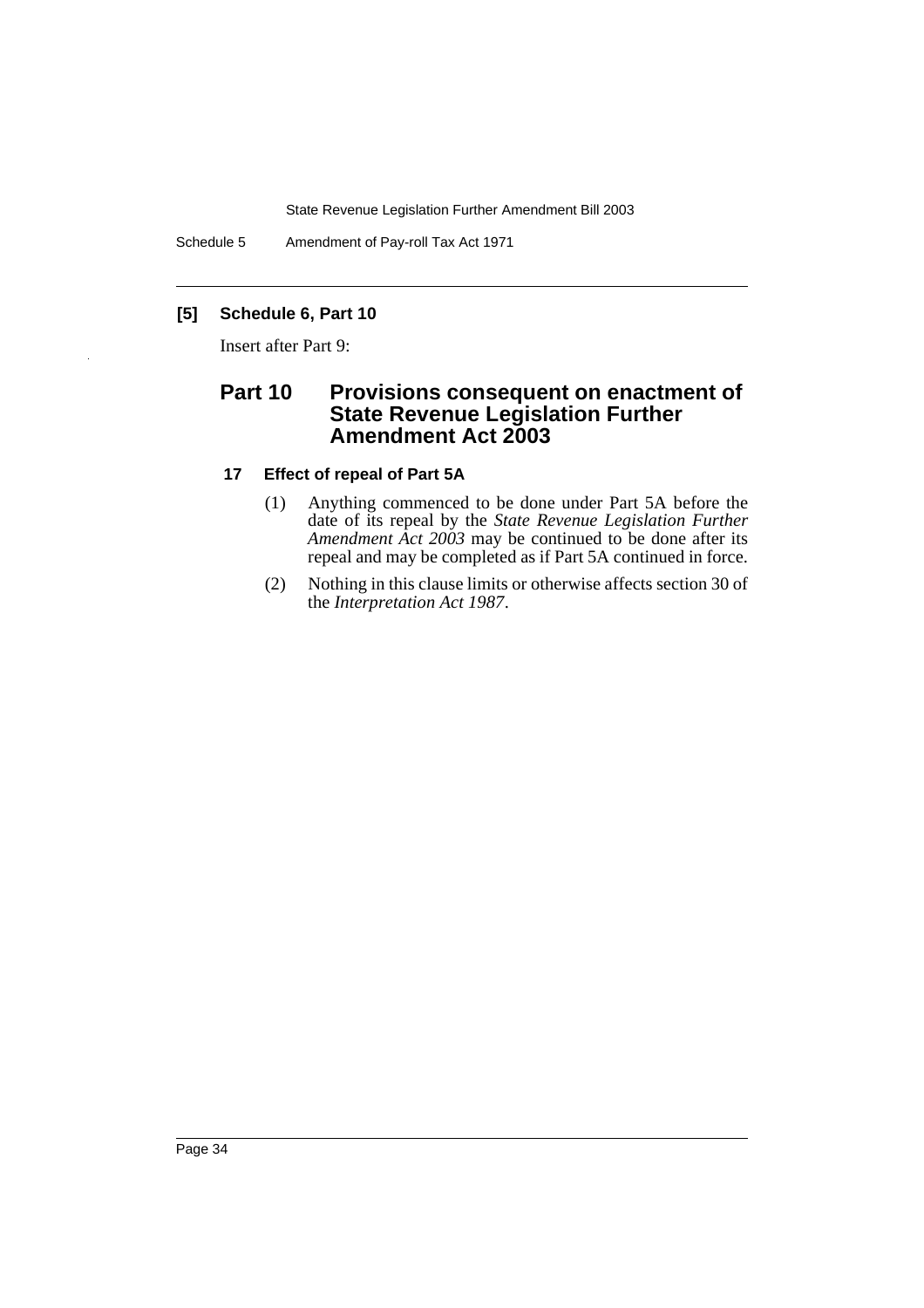Amendment of Taxation Administration Act 1996 Schedule 6

### **Schedule 6 Amendment of Taxation Administration Act 1996**

(Section 3)

#### **[1] Section 17 Acceptance of money or return not necessarily an assessment**

Insert ", or the acceptance of a return or other document," after "document".

#### **[2] Part 7, Division 1, heading**

Insert after the heading to Part 7:

**Division 1 General**

#### **[3] Part 7, Division 2**

Insert after section 47:

#### **Division 2 Recovery of tax from directors and former directors of corporations**

#### **47A Definitions**

In this Division:

*assessment amount* means the amount of tax that a corporation has been assessed as being liable to pay, as set out in a notice of assessment, including any interest or penalty tax specified in the notice of assessment as being payable by the corporation.

*special arrangement* for the payment of an assessment amount means an arrangement for the payment of tax made by the Chief Commissioner under section 47.

#### **47B Liability of directors and former directors of corporation for failure to pay tax**

- (1) If a corporation fails to pay an assessment amount in accordance with a notice of assessment issued by the Chief Commissioner, the Chief Commissioner may serve a compliance notice on one or more of the following persons:
	- (a) a person who is a director of the corporation,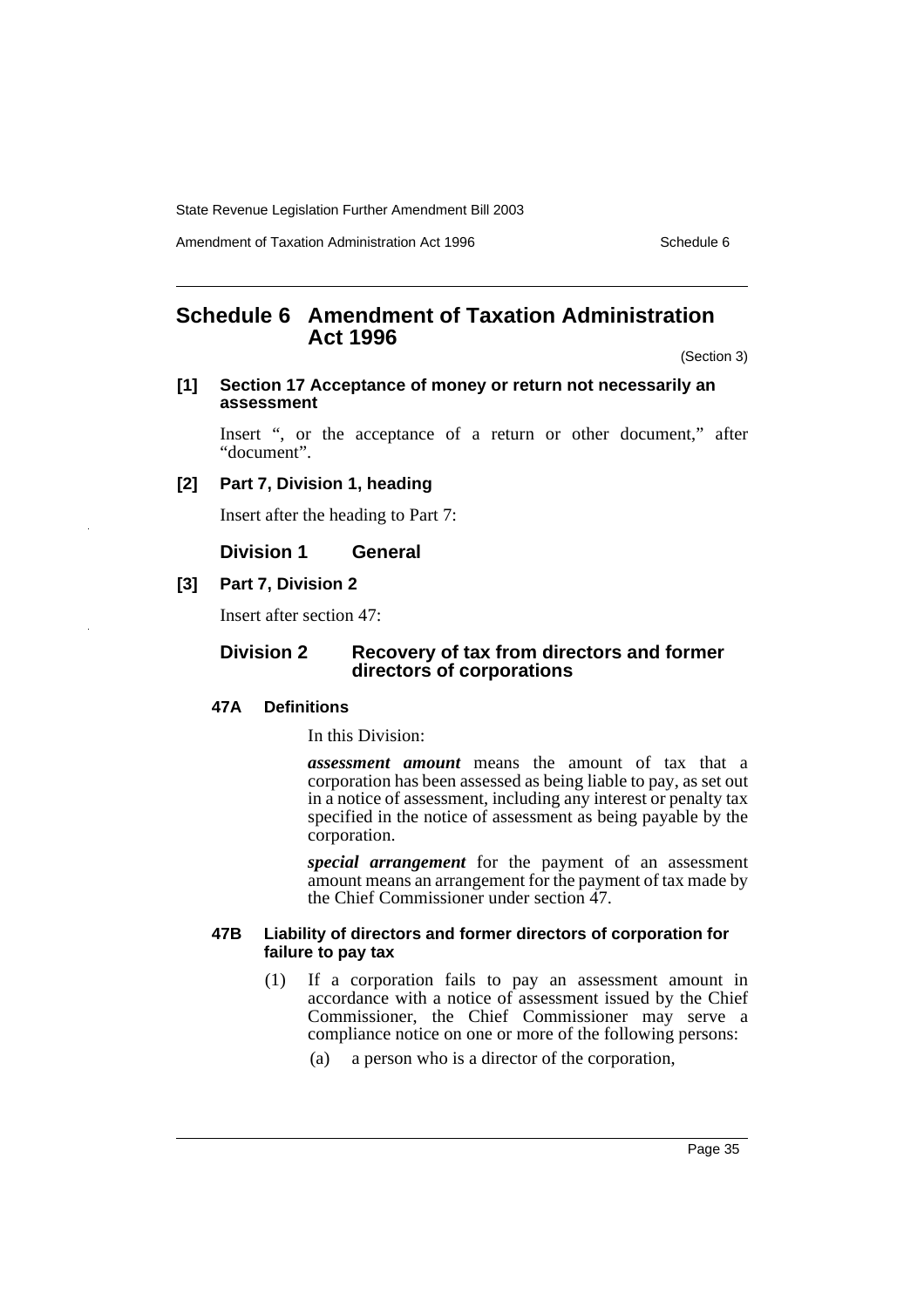Schedule 6 Amendment of Taxation Administration Act 1996

- (b) a person who was a director of the corporation at the time the corporation first became liable to pay the tax, or any part of the tax, that is included in the assessment amount or at any time afterwards (referred to in this Division as a *former director*), subject to subsection (5).
- (2) A *compliance notice* is a notice that advises the director or former director on whom it is served that if the failure to pay the assessment amount is not rectified within the period specified in the notice, being a period of not less than  $2\bar{1}$  days, the director or former director will be liable to pay the assessment amount.
- (3) For the purposes of this Division, a failure to pay an assessment amount is rectified if:
	- (a) the assessment amount is paid, or
	- (b) the Chief Commissioner makes a special arrangement with the corporation for the payment of the assessment amount, or
	- (c) the Board of Review waives or defers payment of some or all of the assessment amount, or
	- (d) an administrator of the corporation is appointed under Part 5.3A of the *Corporations Act 2001* of the Commonwealth, or
	- (e) the corporation begins to be wound up within the meaning of the *Corporations Act 2001* of the Commonwealth.
- (4) If the failure to pay the assessment amount is not rectified within the period specified in the compliance notice, the director or former director on whom the compliance notice was served is jointly and severally liable with the corporation to pay the assessment amount.
- (5) A person does not cease to be liable to pay an assessment amount because the person ceases to be a director of the corporation, but a former director of a corporation is not liable for any tax for which the corporation first became liable after the director ceased to be a director of the corporation.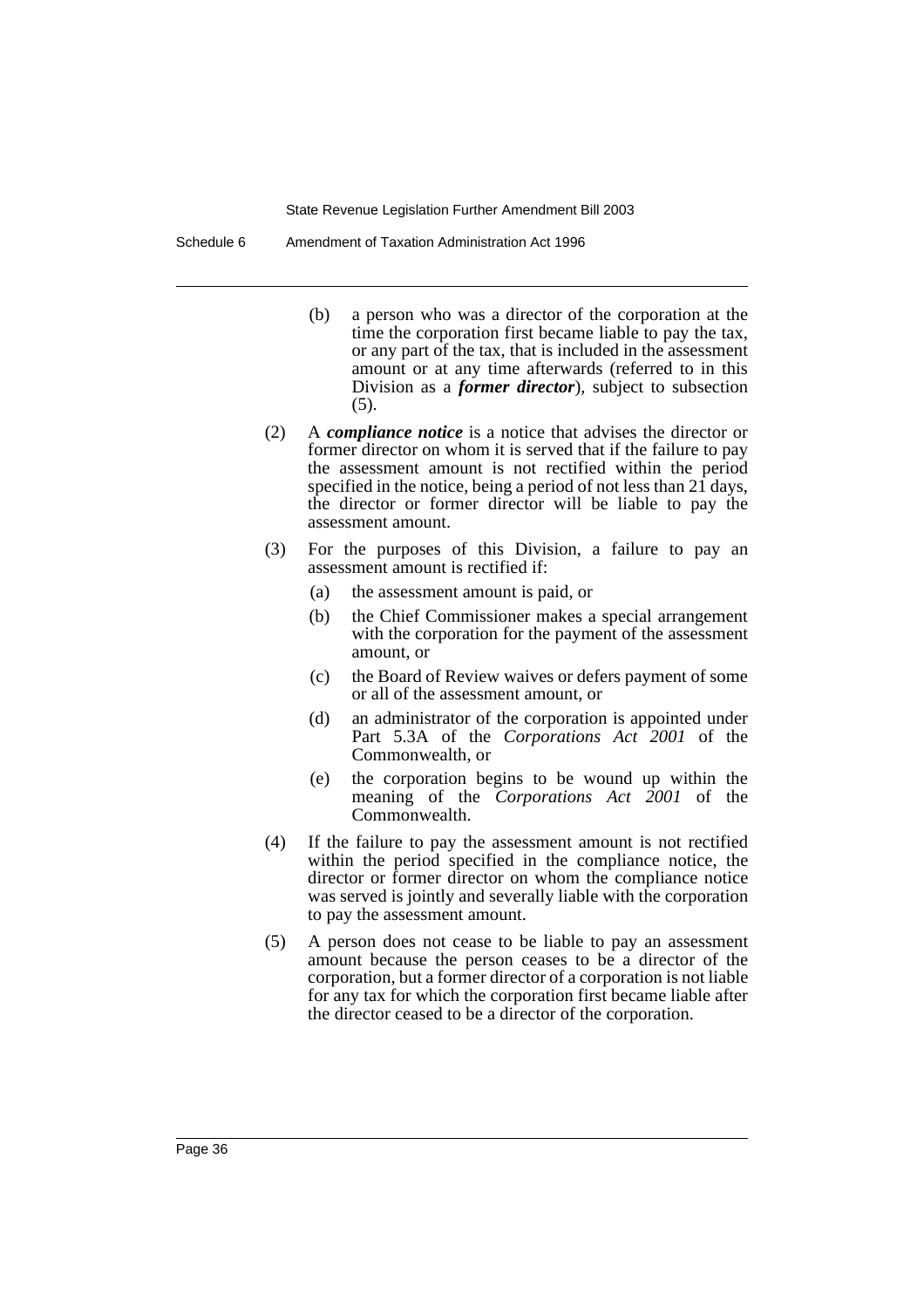Amendment of Taxation Administration Act 1996 Schedule 6

#### **47C Failure to comply with special arrangements**

If:

- (a) a failure by a corporation to pay an assessment amount is rectified because of a special arrangement for the payment of the assessment amount, or because payment of part or all of the assessment amount is deferred by the Board of Review, and
- (b) the corporation fails to pay the assessment amount in accordance with the terms of the special arrangement or deferral,

the Chief Commissioner may serve a further compliance notice on the director or former director in respect of the assessment amount, or so much of the assessment amount as remains unpaid, and this Division applies accordingly.

#### **47D Right of indemnity and contribution**

If a director or former director of a corporation is liable to pay an assessment amount under this Division and an amount is paid by the director or former director in discharge of that liability, the director or former director is entitled:

- (a) to be indemnified for payment of that amount by the corporation, and
- (b) to recover a contribution from any other director or former director of the corporation who is liable to pay the assessment amount under this Division, as if the directors and former directors who are liable to pay the assessment amount had jointly guaranteed payment of the assessment amount.

#### **47E Defences**

In proceedings for the recovery of an assessment amount from a director or former director of a corporation under this Division, it is a defence to the recovery of that amount if the director or former director establishes that:

(a) the director or former director took all reasonable steps that were possible in the circumstances to ensure that the corporation rectified the failure to pay the assessment amount, or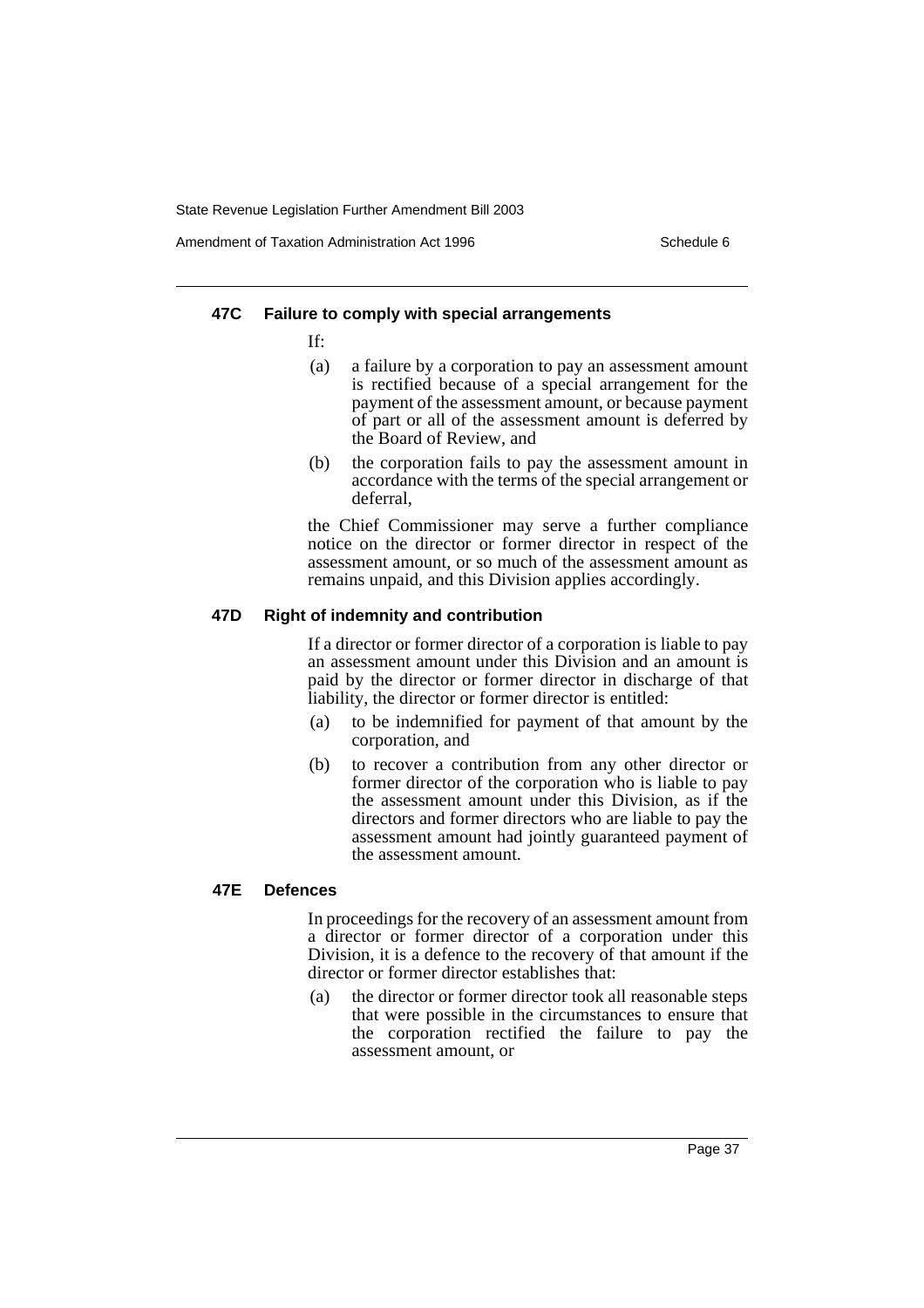Schedule 6 Amendment of Taxation Administration Act 1996

(b) the director or former director was unable, because of illness or for some other similar good reason, to take steps to ensure that the corporation rectified the failure to pay the assessment amount.

#### **[4] Section 82 Permitted disclosures—to particular persons**

Omit section 82 (c).

**[5] Section 82 (k) (xiii)**

Omit "or".

#### **[6] Section 82 (k) (xiv) and (xv)**

Insert after section 82 (k) (xiii):

- (xiv) the Commissioner of Police,
- (xv) the Commissioner for Vocational Training, or

#### **[7] Section 84 Prohibition on secondary disclosures of information**

Omit "Division 2". Insert instead "this Part".

### **[8] Section 96 Review by Administrative Decisions Tribunal**

Insert "(within the meaning of section 6 of the *Administrative Decisions Tribunal Act 1997*)" after "decision" in section 96 (1).

#### **[9] Section 104 Refund of amount**

Insert ", subject to section 19," after "must".

#### **[10] Section 105 Payment of interest**

Insert ", subject to section 19," after "required".

#### **[11] Schedule 1 Savings, transitional and other provisions**

Insert at the end of clause 1 (1):

*State Revenue Legislation Further Amendment Act 2003* (to the extent that it amends this Act)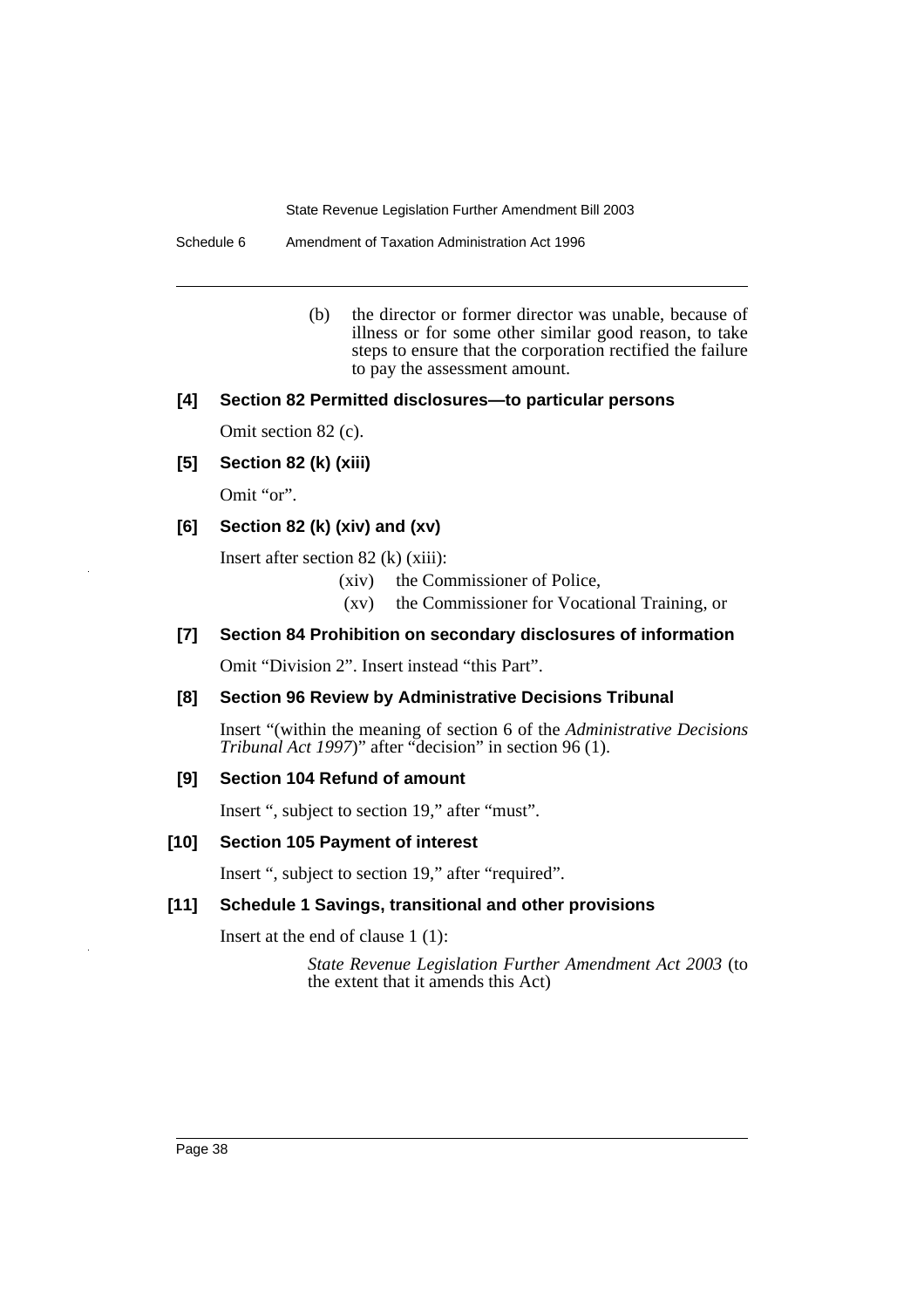Amendment of Taxation Administration Act 1996 Schedule 6

### **[12] Schedule 1, Part 6**

Insert after Part 5:

### **Part 6 Provisions arising from enactment of State Revenue Legislation Further Amendment Act 2003**

#### **32 Permitted disclosures—to particular persons**

Section 82, as amended by the *State Revenue Legislation Further Amendment Act 2003*, extends to information disclosed on or after 1 July 2003.

#### **33 Secondary disclosures of information**

Section 84, as amended by the *State Revenue Legislation Further Amendment Act 2003*, extends to information obtained before the commencement of the amendment.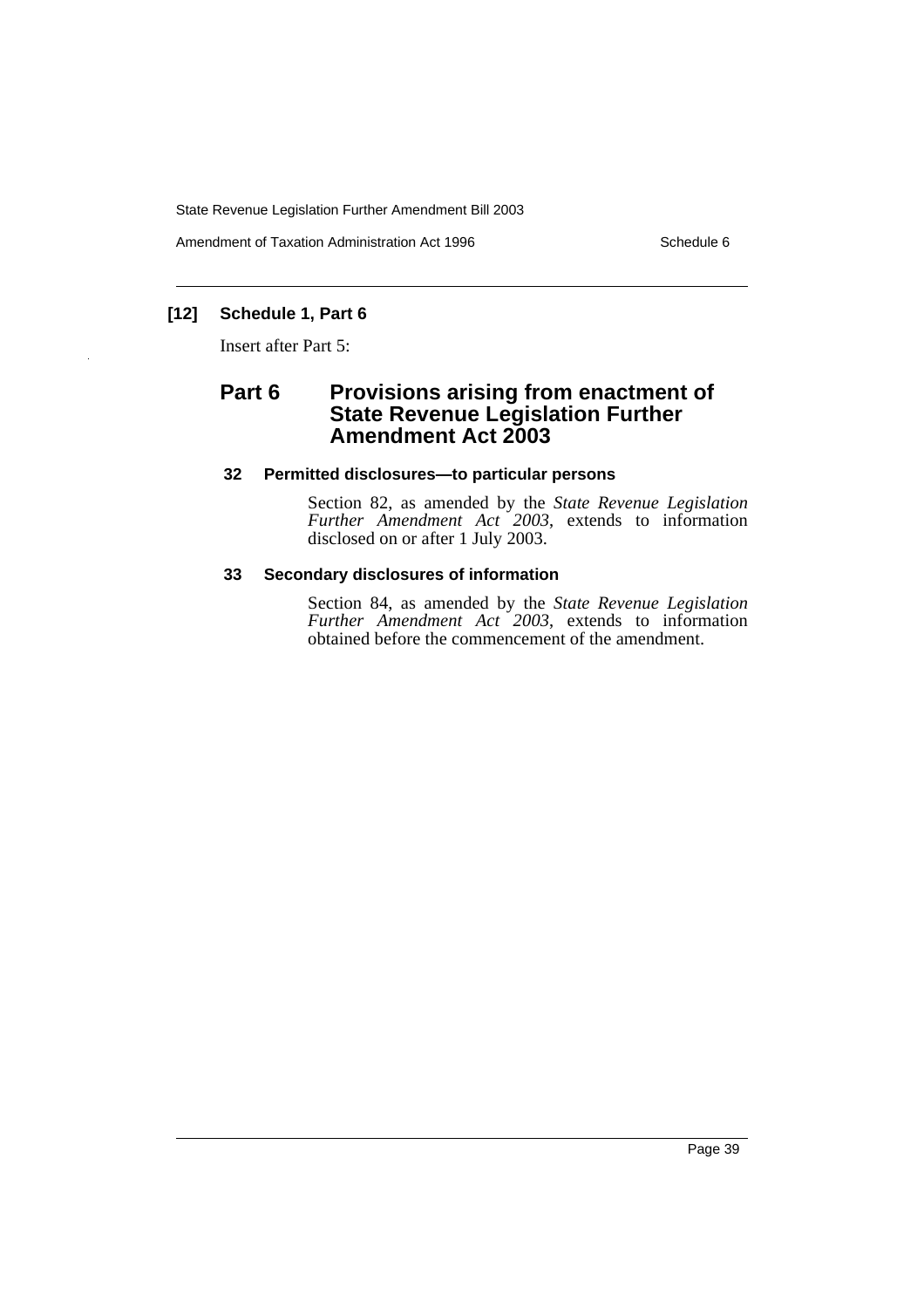Schedule 7 Amendment of Unclaimed Money Act 1995

# **Schedule 7 Amendment of Unclaimed Money Act 1995**

(Section 3)

#### **[1] Section 9 Certain money not unclaimed money**

Omit "\$20" from section 9 (3) (c). Insert instead "\$100".

**[2] Section 12 Publication of information relating to unclaimed money**

Omit "\$20" from section 12 (1) (a). Insert instead "\$100".

**[3] Section 13D Publication of information relating to unclaimed benefits**

Omit "that exceeds \$20 (or, if another amount is prescribed by the regulations for the purposes of this paragraph, that other amount)" from section  $13D(1)(a)$ .

#### **[4] Schedule 2 Savings, transitional and other provisions**

Insert at the end of clause 1 (1):

*State Revenue Legislation Further Amendment Act 2003* (to the extent that it amends this Act)